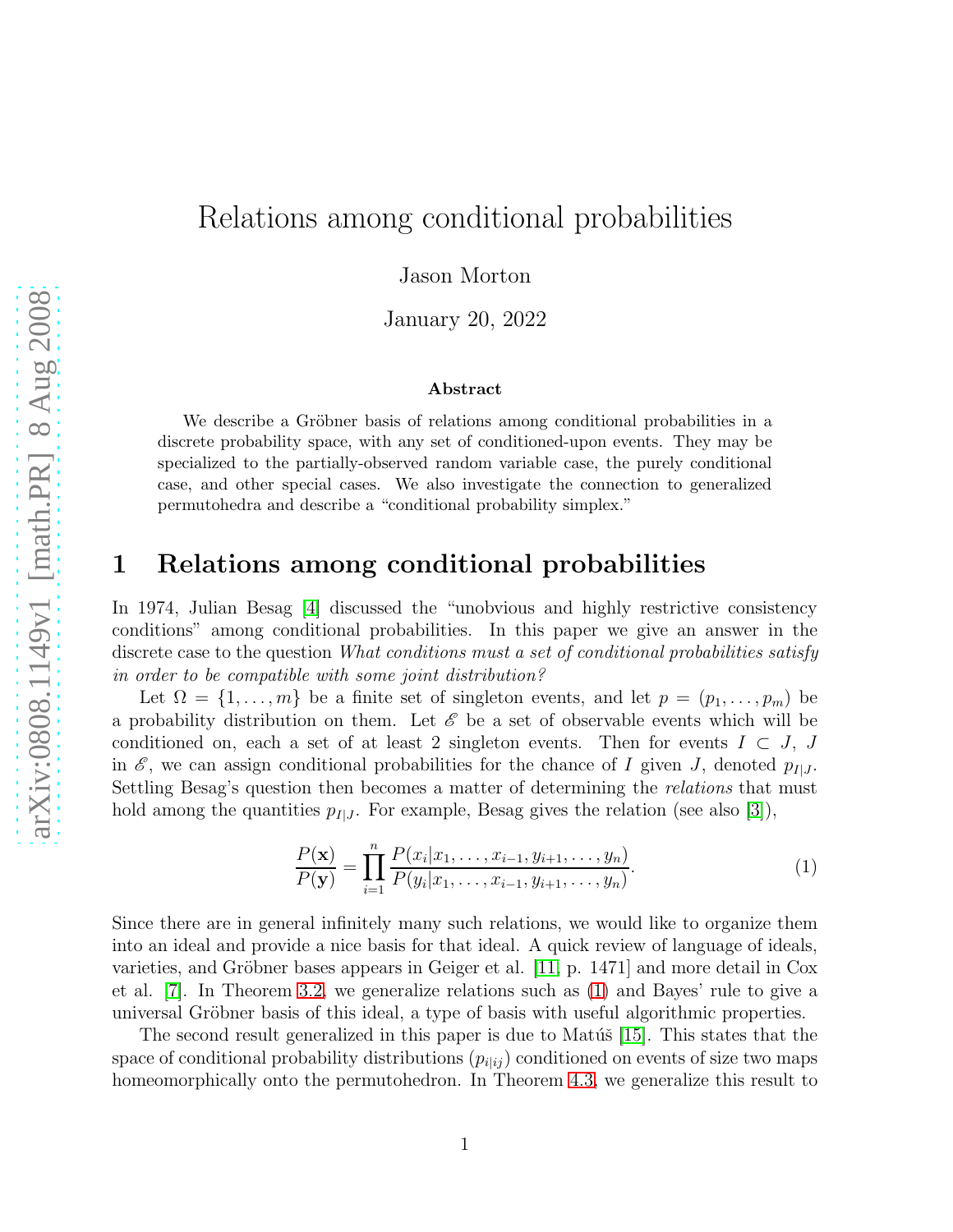arbitrary sets E of conditioned-upon events. The resulting image is a *generalized permutohedron* [\[20,](#page-19-0) [24\]](#page-19-1). This is a polytope which provides a canonical, conditional-probability analog to the probability simplex under the correspondance provided by toric geometry [\[23\]](#page-19-2) and the theory of exponential families.

Work on the subject of relations among conditional probabilities has primarily focused on the case where the events in  $\mathscr E$  correspond to observing the states of a subset of n random variables. Arnold et. al. [\[2\]](#page-18-5) develop the theory for both discrete and continuous random variables, particularly in the case of two random variables, and cast the compatibility of two families of conditional distributions as a solutions to a system of linear equations. Slavkovic and Sullivant [\[22\]](#page-19-3) consider the case of compatible full conditionals, and compute related unimodular ideals.

This paper is organized as follows. In Section [2,](#page-2-0) we introduce some necessary definitions. In Section [3,](#page-5-0) we give compatibility conditions in the general case of m events in a discrete probability space, with any set  $\mathscr E$  of conditioned-upon events. These conditions come in the form of a universal Gröbner basis, which makes them particularly useful for computations: as a result, they may be specialized to the partially observed random variable case, the purely conditional case, and other special cases simply by changing  $\mathscr E$ . In [\[14,](#page-18-6) [17\]](#page-18-7), we have seen that permutohedra and generalized permutohedra [\[20\]](#page-19-0) play a central role in the geometry of conditional independence; the same is true of conditional probability. The geometric results of Matúš  $[15]$  map the space of conditional probability distributions (Definition [2.1\)](#page-2-1) for all possible conditioned events  $\mathscr{E} = \{I \subset [m] : |I| \geq 2\}$ onto the permutohedron  $P_{m-1}$ . See Figure [1](#page-1-0) for a diagram of the 3-dimensional permu-tohedron. In Section [4,](#page-9-0) we will discuss how to extend this result to general  $\mathscr{E}$ , in which case we obtain generalized permutohedra as the image. This will be accomplished using a



<span id="page-1-0"></span>Figure 1: The permutohedron  $P_4$ .

version of the moment map of toric geometry (Theorem [7.1\)](#page-17-0). In Section [5,](#page-14-0) we discuss how to specialize our results to the case of  $n$  partially observed random variables, including as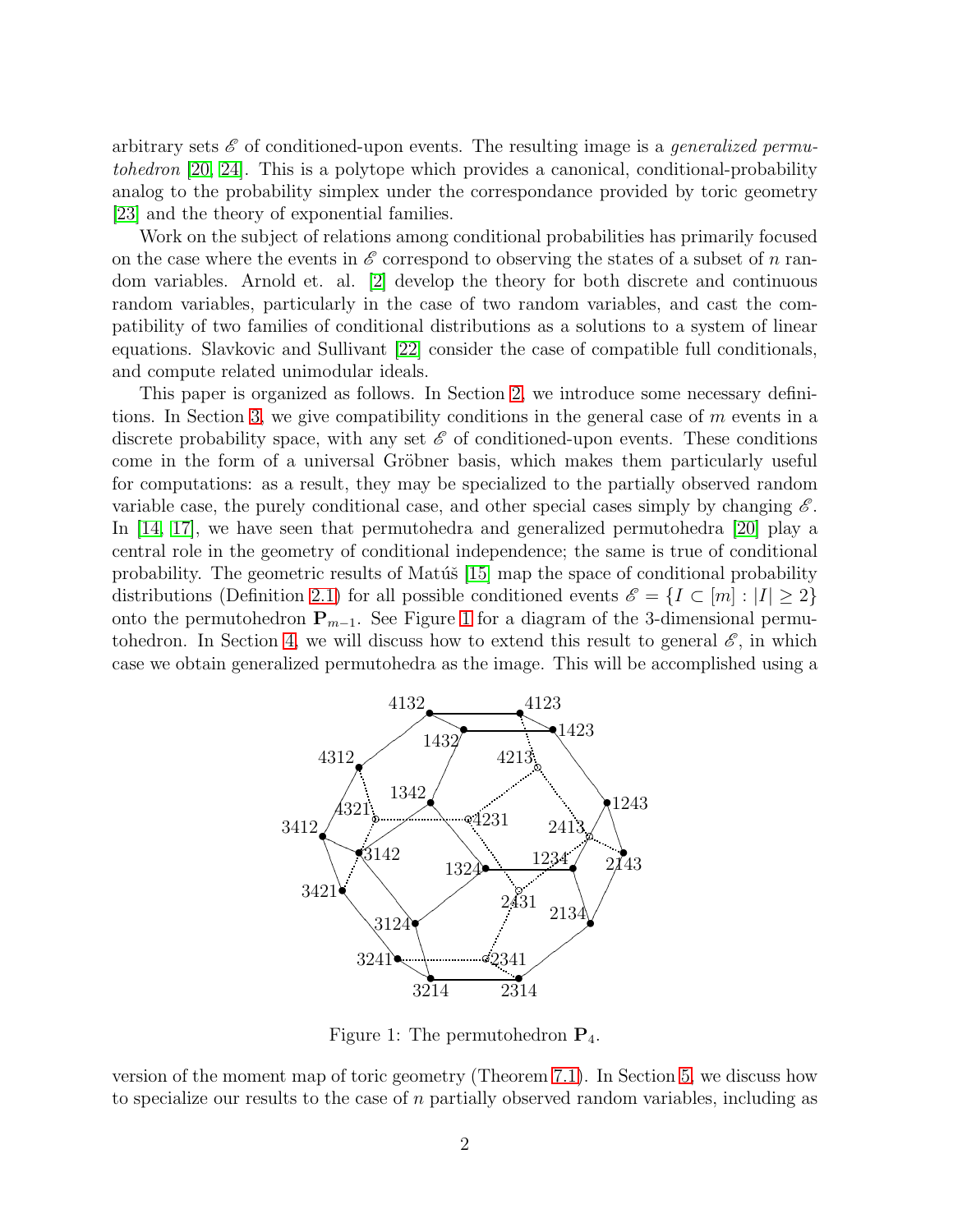an example how to recover the relation [\(1\)](#page-0-0). Finally, in Section [6](#page-15-0) we use this specialization to explain the relationship of Bayes' rule to our constructions. In the Appendix we recall a few necessary facts about toric varieties.

### <span id="page-2-0"></span>2 Conditional probability distributions

Let  $\mathscr E$  be a collection of subsets I, with  $|I| \geq 2$ , of  $[m] = \Omega = \{1, \ldots, m\}$ . Let  $\mathbb C[\mathscr E]$  denote the *event algebra*, the polynomial ring with indeterminates  $p_{i|I}$  for all  $I \in \mathscr{E}$  and  $i \in I$ , i.e. one unknown for each elementary conditional probability. Then we denote by

$$
\|\mathscr{E}\|=\sum_{I\in\mathscr{E}}|I|
$$

the number of variables of  $\mathbb{C}[\mathscr{E}]$ . We write  $p_i$  for  $p_{i|[m]}$  when  $[m] \in \mathscr{E}$ . The unknowns of  $\mathbb{C}[\mathscr{E}]$  are meant to represent conditional probabilities, as we now explain. The set  $\{1,\ldots,m\}$  indexes the m disjoint events, and a point  $(p_1,\ldots,p_m)\in\mathbb{R}_{\geq 0}^m$  with  $\sum_j p_j=1$ represents a probability distribution on these events. When  $p_j > 0$  for all j, the *conditional probability* of event i given event I containing it is

<span id="page-2-2"></span>
$$
p_{i|I} = \frac{p_i}{\sum_{j \in I} p_j}.\tag{2}
$$

To extend this notion to the case  $P(I) = \sum_{j \in I} p_j = 0$ , and to be able to deal with multiple conditioning sets, we make the following standard definition [\[5\]](#page-18-8), considered in this form by Matúš  $[15]$ .

<span id="page-2-1"></span>**Definition 2.1.** A *conditional probability distribution* for  $\mathscr E$  is a point  $(p_{i|I} : i \in I \in I)$  $\mathscr{E}) \in \mathbb{R}_{\geq 0}^{\|\mathscr{E}\|}$  $\|\mathscr{E}\|$  such that for all  $J, K \in \mathscr{E}$  with  $J \subset K$ ,

- (i)  $\sum_{i \in J} p_{i|J} = 1$
- (ii) for all  $i \in J$ ,  $p_{i|K} = p_{i|J} \sum_{j \in J} p_{j|K}$ .

Observe that (ii) is a relative version of [\(2\)](#page-2-2), as (2) follows from (ii) with  $K = [m]$ ,  $J = I$ , and  $\sum_{i \in I} p_i \neq 0$ . If on the other hand  $\sum_{j \in J} p_{j|K} = 0$ , the whole probability simplex  $\Delta_J := \{(p_{j|J})_{j \in J} : p_{j|J} \ge 0, \sum_{j \in J} p_{j|J} = 1\}$  satisfies the definition. This freedom is known in probability theory as *versions of conditional probability* [\[5\]](#page-18-8). In algebraic geometry, this corresponds to the notion of a blow-up, [\[13\]](#page-18-9) and the simplex  $\Delta_J$  to the exceptional divisor. Before we give a homogenized version of Definition [2.1,](#page-2-1) we consider the homogenized version of probability.

#### <span id="page-2-3"></span>2.1 A projective view of probability

Consider a probability space with m disjoint atomic events  $([m], 2^{[m]}, P)$ . The space of probability distributions P on them is typically represented as a *probability simplex*,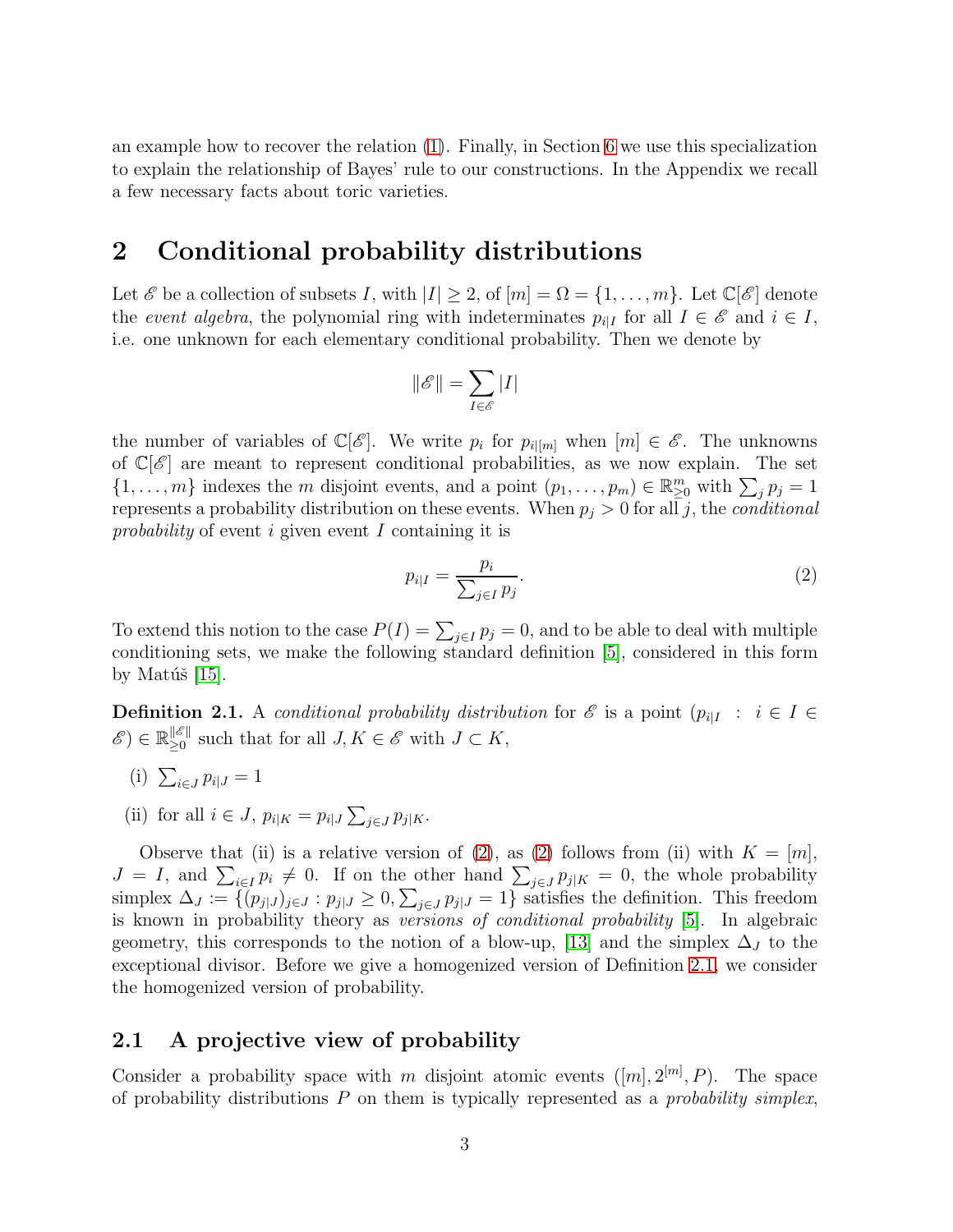where each  $P(i)$  is a coordinate  $p_i$  such that  $p_i \geq 0$  and  $\sum_i p_i = 1$ . We will be describing families of probability distributions in terms of *algebraic varieties*, and we prefer to think of points  $(p_1 : \cdots : p_m)$  as lying in complex projective space. This is equivalent to letting  $V = \mathbb{C}\{e_1, \ldots, e_m\} \cong \mathbb{C}^m$  be the complex vector space spanned by the outcomes (singleton events) and considering points  $p \in \mathbb{P}V$  as representing mixtures over outcomes or probability distrubutions. There are two ways to match up the notion of the probability simplex with that of complex projective space. One way to do so, *restriction*, identifies the probability simplex  $\Delta_{m-1}$  with the real, positive part of the affine open  $\sum_i y_i \neq 0$  of the  $\mathbb{P}^{m-1}$  with homogeneous coordinates  $(y_1 : y_2 : \cdots : y_m)$  as illustrated in Figure [2.](#page-3-0)



<span id="page-3-0"></span>Figure 2: Probability simplex in the projective plane

Alternatively we can use *projection*, equivalent in the special case that  $(y_1 : \cdots : y_m) \in$  $\Delta_{m-1}$ , via the moment map (Theorem [7.1\)](#page-17-0). The identity matrix  $\mathcal{A} = I_m$  comprised of standard unit vectors  $e_i$  defines the probability simplex  $\Delta_{m-1} = \text{conv}(\mathcal{A})$ . The toric variety  $Y_A$  is then the projective space  $\mathbb{P}^{m-1}$  and the moment map is:

$$
\mu : \mathbb{P}^{m-1} \to \Delta_{m-1}
$$

$$
\mu((y_1 : \dots : y_m)) = \frac{1}{\sum_i |y_i|} |y_i| e_i
$$

The moment map  $\mu$  is the identity map on the probability simplex, but allows us to define a point on the probability simplex for more general points in complex projective space. The fiber over any of these points is the torus  $(\mathbb{S}^1)^n$ , a product of m unit circles, since  $\mu(y_1 : \ldots : y_m) = \mu(e^{i\theta_1}y_1 : \cdots : e^{i\theta_m}y_m)$ . A similar point of view appears in quantum physics; here  $V = \mathbb{C}\{x : x$  a classical state} is the Hilbert space representing quantum state and the modified moment map  $\mu'(y)$  :  $\frac{1}{\sum_i |y_i|}$  $\frac{1}{\left|y_i\right|^2}$   $|y_i|^2 e_i$  defines the probability of observing a classical state (singleton event) [\[18\]](#page-19-4).

One interpretation of this freedom is that it suggests there are circumstances where allowing probabilities to be negative and even complex in intermediate computations might be useful. This may seem odd, but it can be argued that negative probabilities are already implicitly employed [\[9\]](#page-18-10). For example, characteristic function methods implicitly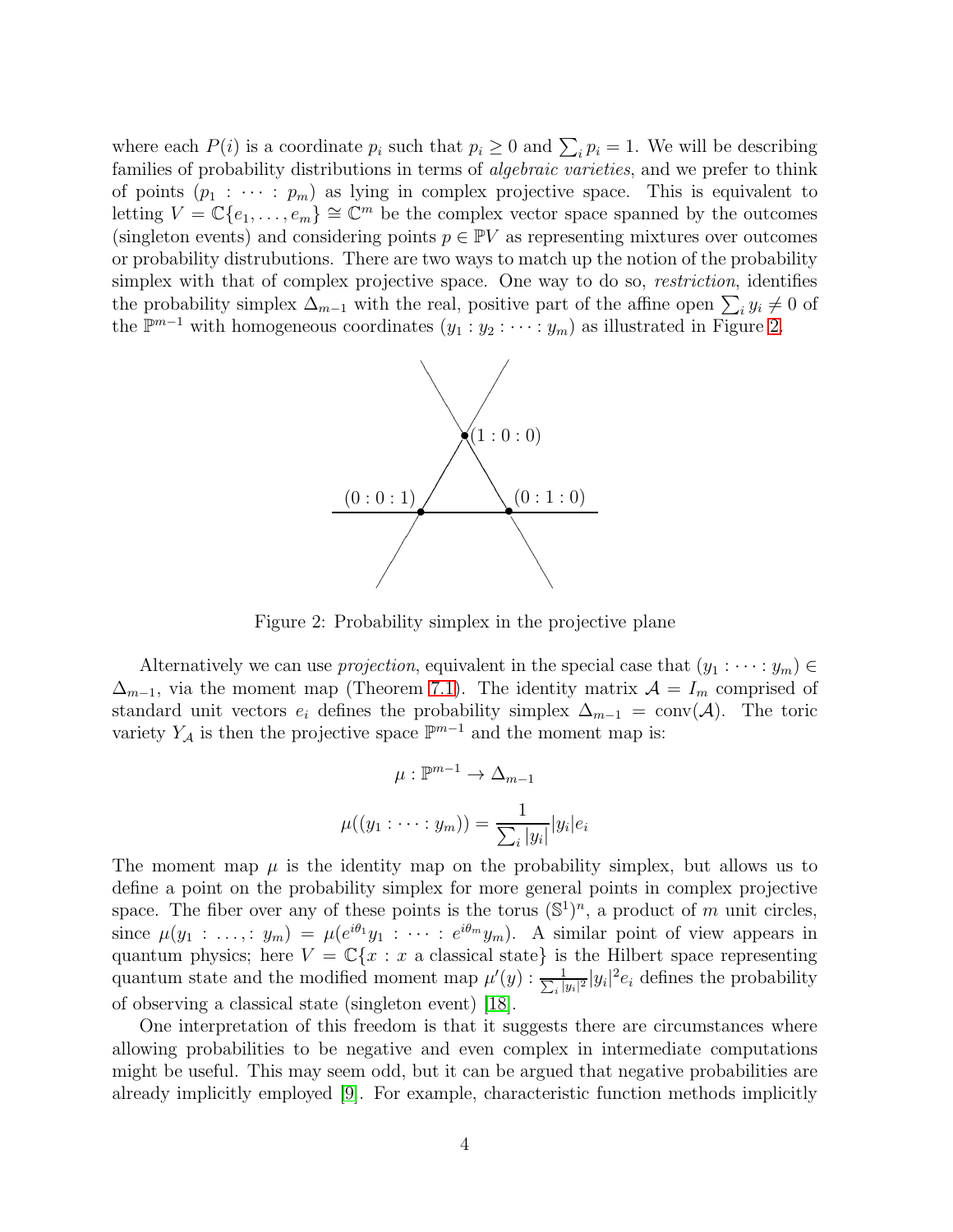write a density as a linear combination of basis functions with ranges unrestricted to  $\mathbb{R}_{\geq 0}$ . Even if we are uncomfortable with such interpretations, the compactification and homogenization can simply be viewed as a convienient algebraic trick to make it easy to determine the relations among conditional probabilities we are ultimately interested in. Moreover, for most purposes  $\mathbb C$  can be replaced with  $\mathbb R$  [\[11\]](#page-18-2) as the base field for our ring, and these relations are unchanged.

#### 2.2 Homogeneous conditional probability

Analogously to the projective version of probability in Section [2.1,](#page-2-3) where we replaced the requirement that probabilities  $p_1, \ldots, p_m$  sum to one with viewing them as coordinates of a point in projective space, we now define a multihomogeneous version of Definition [2.1.](#page-2-1) Now, a conditional probability distribution is represented by a point in the product of projective spaces. This product has one  $\mathbb{P}^{|I|-1}$  for each event  $I \in \mathscr{E}$  which is conditioned upon, and each factor space  $\mathbb{P}^{|I|-1}$  is equipped with homogeneous coordinates  $(p_{i_1|I} : \cdots :$  $p_{i_{|I|}|I}).$ 

<span id="page-4-0"></span>**Definition 2.2.** A *projective conditional probability distribution* for  $\mathscr E$  is a point  $p =$  $((p_{i_1|I} : \cdots : p_{i_{|I|}|I}), I \in \mathscr{E})$  inside  $\prod_{I \in \mathscr{E}} \mathbb{P}^{|I|-1}$  such that for all  $J, K \in \mathscr{E}$  and  $i \in J \subset K$ ,

$$
(\sum_{j\in J}p_{j|J})p_{i|K}=p_{i|J}(\sum_{j\in J}p_{j|K})
$$

Definition [2.2](#page-4-0) specifies the following ideal in the event algebra  $\mathbb{C}[\mathscr{E}]$ :

$$
J_{\mathscr{E}} = \langle (\sum_{j \in J} p_{j|J}) p_{i|K} - p_{i|J} (\sum_{j \in J} p_{j|K}) : J, K \in \mathscr{E}, i \in J \subset K \rangle.
$$

This ideal consists of all polynomial relations that a point  $P = (p_{i|I})$  in  $\prod_{I \in \mathscr{E}} \mathbb{P}^{|I|-1}$  must satisfy to be a projective conditional probability distribution. In particular, any honest conditional probability distribution must satisfy these. If we denote by  $\{e_I : I \in \mathscr{E}\}\$ a basis of  $\mathbb{Z}^{|\mathscr{E}|}$ , this ideal  $J_{\mathscr{E}}$  is multihomogeneous with respect to the grading  $\deg(p_{i|I}) = e_I$ (see e.g. [\[16\]](#page-18-11) for more on such gradings). In what follows, it will be convenient to abbreviate  $p_{J|J} := \sum_{j \in J} p_{j|J}$ . Thus  $p_{J|J}$  would be equal to 1 for honest distributions, by  $\prod_{i\in I\in\mathscr{E}}p_{i|I}$  of all of the  $||\mathscr{E}||$  variables in  $\mathbb{C}[\mathscr{E}]$ , and let  $\beta_{\mathscr{E}}$  denote the product  $\prod_{I\in\mathscr{E}}p_{I|I}$ . Definition [2.1,](#page-2-1) but here we regard it as a linear form in  $\mathbb{C}[\mathscr{E}]$ . Let  $\alpha_{\mathscr{E}}$  denote the product The *saturation*  $(I : f^{\infty})$  of an ideal I is the ideal generated by all polynomials g such that  $f<sup>m</sup>g \in I$  for some m [\[23\]](#page-19-2). Now we define the ideal  $I<sub>\mathscr{E}</sub>$ , when  $[m] \in \mathscr{E}$ , by the saturation

$$
I_{\mathscr{E}} := (J_{\mathscr{E}} : (\alpha_{\mathscr{E}} \beta_{\mathscr{E}})^{\infty}).
$$

When  $[m] \notin \mathscr{E}$ , let  $\mathscr{E}' = \mathscr{E} \cup [m]$  and set  $I_{\mathscr{E}} := I_{\mathscr{E}'} \cap \mathbb{C}[\mathscr{E}]$ . The purpose of saturation is to make sure the desired behavior occurs when some coordinates are zero; for example, it is necessary to move between the conditional independence ideals [\[11\]](#page-18-2) generated by expressions  $P(X = x, Y = y|Z = z) - P(X = x|Z = z)P(Y = y|Z = z)$  and by the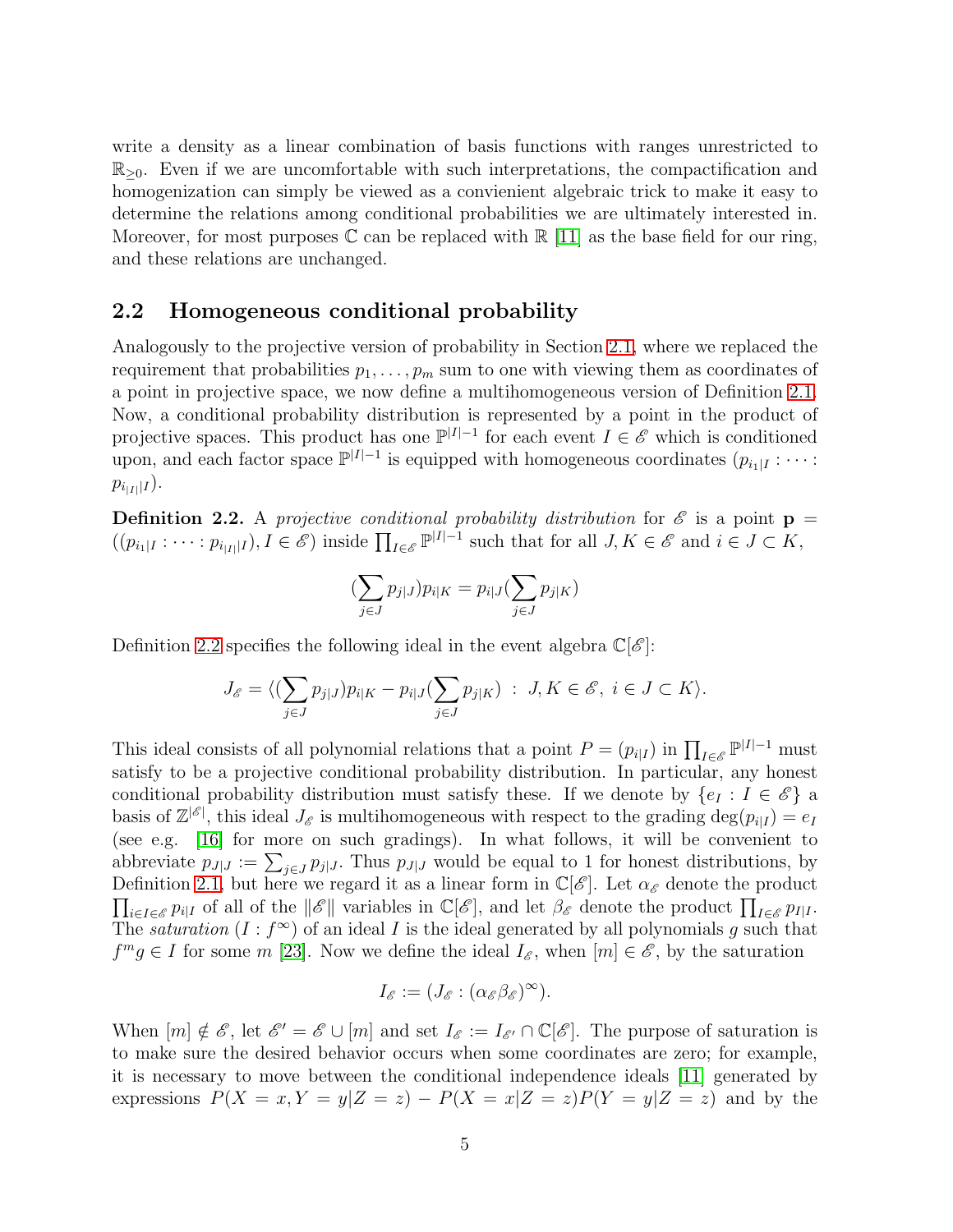cross product differences  $P(x, y, z)P(x', y', z) - P(x, y', z)P(x', y, z)$  algebraically without assuming anything about the positivity of the probabilities in question.

In the next section, we describe a matrix  $\mathcal{A}_G$  such that  $I_{\mathscr{E}}$  arises as the toric ideal  $I_{\mathcal{A}_G}$ (Section [7\)](#page-16-0). Our first main result will be a universal Gröbner basis for the toric ideal  $I_{\mathscr{E}}$ . Gröbner bases, particularly universal Gröbner bases, have many algorithmic properties that make them a very complete description of an ideal. Cox, Little, and O'Shea [\[7\]](#page-18-3) give an accessible overview; see also [\[23,](#page-19-2) [12\]](#page-18-12).

## <span id="page-5-0"></span>3 A universal Gröbner basis for relations among conditional probabilities

A *Bayes binomial* in  $\mathbb{C}[\mathscr{E}]$  is a binomial relation of the form

$$
p_{i|K}p_{j|J} - p_{j|K}p_{i|J}
$$

for  $i, j \in J \subseteq K$ , with  $J, K \in \mathscr{E}$ . Let  $I_{\text{Bayes}(\mathscr{E})}$  denote the ideal they generate. Bayes binomials get their name because they come from Bayes' rule; more explanation is given in Section [6.](#page-15-0)

<span id="page-5-1"></span>**Proposition 3.1.** The ideal generated by the Bayes binomials contains  $J_{\mathscr{E}}$  and is con*tained in the saturation of*  $J_{\mathscr{E}}$  *by the probabilities that would sum to one (where again*  $\beta_{\mathscr{E}}=\prod_{I\in\mathscr{E}}p_{I|I}).$ 

$$
J_{\mathscr{E}} \subseteq I_{\operatorname{Bayes}(\mathscr{E})} \subseteq (J_{\mathscr{E}} : (\beta_{\mathscr{E}})^{\infty})
$$

*and in particular,*  $I_{\text{Bayes}(\mathscr{E})} \subseteq I_{\mathscr{E}}$ .

*Proof.* The ideal  $J_{\mathscr{E}}$  is generated by the degree-2 polynomials  $p_{J|J}p_{i|K} - p_{i|J}p_{J|K}$  for  $J, K \in$  $\mathscr E$  and  $i \in J \subseteq K$ . For each  $i, j \in J$ , we have  $a = p_{j|J}(p_{J|J}p_{i|K} - p_{i|J}p_{J|K})$  and  $b =$  $p_{i|J}(p_{J|J}p_{j|K}-p_{j|J}p_{J|K})$  in  $J_{\mathscr{E}}$ , so  $a-b=p_{J|J}(p_{j|J}p_{i|K}-p_{j|K}p_{i|J})$  is in  $J_{\mathscr{E}}$  and  $I_{\text{Bayes}(\mathscr{E})}\subseteq$  $(J_{\mathscr{E}}: (\beta_{\mathscr{E}})^{\infty})$ . For the first inclusion, if  $p_{J|J}p_{i|K} - p_{i|J}p_{J|K}$  is a generator of  $J_{\mathscr{E}}$ , we may write it as an element  $\sum_{j\in J} (p_{i|K}p_{j|J} - p_{j|K}p_{i|J})$  of  $I_{\text{Bayes}(\mathscr{E})}$ . 囗

Our universal Gröbner basis of  $I_{\mathscr{E}}$  will be given combinatorially by the cycles of a labeled bipartite graph  $G(\mathscr{E})$ , defined as follows: **Vertices:** one vertex  $u_I$  for each  $I \in \mathcal{E}$  and one vertex  $v_i$  for each  $i \in \bigcup_{I \in \mathcal{E}} I$ 

**Edges:** a directed edge  $u_I \to v_i$  for each  $I \in \mathscr{E}$  and  $i \in I$ 

**Edge Labels:** the edge  $u_I \to v_i$  is labeled with the indeterminate  $p_{i|I}$ .

For example, with  $n = 4$ , the labeled graph G for  $\mathscr{E} = \{\{1, 2\}, \{1, 2, 3\}, \{1, 2, 3, 4\}\}\$ is shown in Figure [3.](#page-6-1) Each oriented cycle  $C$  in the undirected version of  $G$  defines a binomial  $f<sub>C</sub>$  as follows: each edge label is on the positive side of the binomial if its edge is directed with the cycle, and on the negative if against. For example, in the graph in Figure [3,](#page-6-1) consider the cycle (1234, 3, 123, 1, 1234). The edges  $p_3$  and  $p_{1123}$  are directed with the cycle and the edges  $p_{3|123}$  and  $p_1$  are directed against, so the corresponding binomial is  $p_3p_{1|123}-$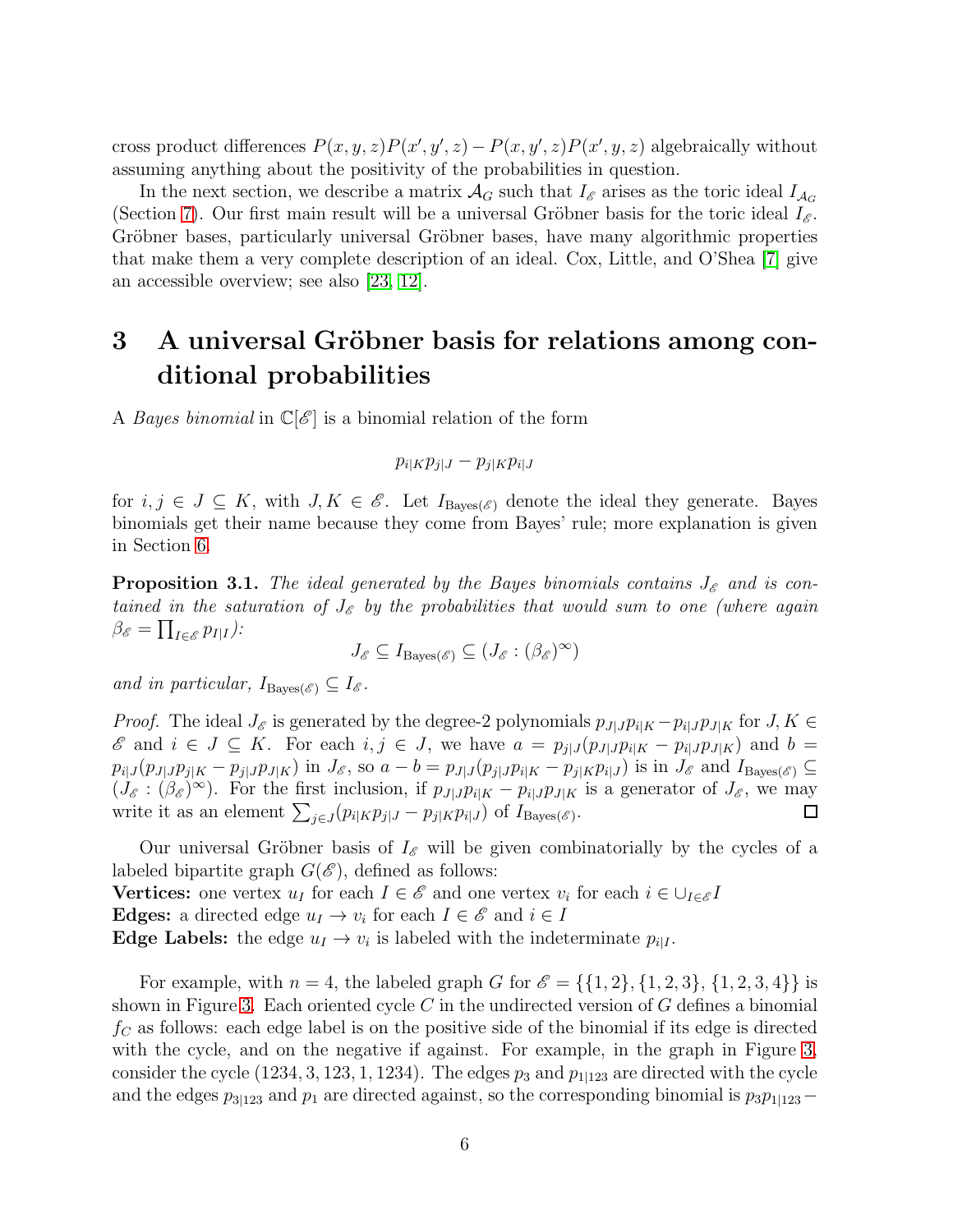

<span id="page-6-1"></span>Figure 3: Bipartite graph for  $\mathscr{E} = \{\{1, 2\}, \{1, 2, 3\}, \{1, 2, 3, 4\}\}.$ 



<span id="page-6-2"></span>Figure 4: Outer cycle of the bipartite graph for  $\mathscr{E} = \{\{1, 2\}, \{1, 3\}, \{2, 3\}, \{1, 2, 3\}\}.$ 

 $p_{3|123}p_1$ . For a higher degree example, with  $n = 3$  and  $\mathscr{E} = \{\{1, 2\}, \{1, 3\}, \{2, 3\}, \{1, 2, 3\}\},$ we get  $p_{1|12}p_{3|13}p_{2|23} - p_{2|12}p_{3|23}p_{1|13}$  from the outer cycle, as shown in Figure [4.](#page-6-2) A cycle is *induced* if it has no chord.

<span id="page-6-0"></span>**Theorem 3.2.** The binomials defined by the cycles of  $G(\mathscr{E})$  give a universal Gröbner basis *for*  $I_{\mathscr{E}}$ . Moreover,  $I_{\mathscr{E}}$  *is generated by the induced cycle binomials, though not necessarily as a Gr¨obner basis.*

In order to prove Theorem [3.2,](#page-6-0) we first need to recall some facts about unimodular toric ideals, of which  $I_{\mathscr{E}}$  is an example. Unimodular matrices and unimodular toric ideals are defined and characterized as follows, following Sturmfels [\[23\]](#page-19-2). A *triangulation* of A is a collection  $\mathfrak F$  of subsets  $\mathcal B$  of the columns of  $\mathcal A$  such that  $\{pos(\mathcal B) : \mathcal B \in \mathfrak F\}$  is the set of cones in a simplicial fan with support  $pos(\mathcal{A})$ . A triangulation of  $\mathcal A$  is *unimodular* if the normalized volume [\[23\]](#page-19-2) is equal to one for all maximal simplices  $\beta$  in the triangulation. The matrix  $\mathcal A$  is a *unimodular* matrix if all triangulations of  $\mathcal A$  are unimodular. We define a unimodular toric ideal in the following definition-proposition.

**Proposition 3.3.** [\[23\]](#page-19-2) A toric ideal  $I_A$  is called unimodular if any of the following equiv*alent conditions hold.*

- *(i) Every reduced Gröbner basis of*  $I<sub>A</sub>$  *consists of squarefree binomials,*
- *(ii)* A *is a unimodular matrix,*
- *(iii) all the initial ideals of*  $I_A$  *are squarefree.*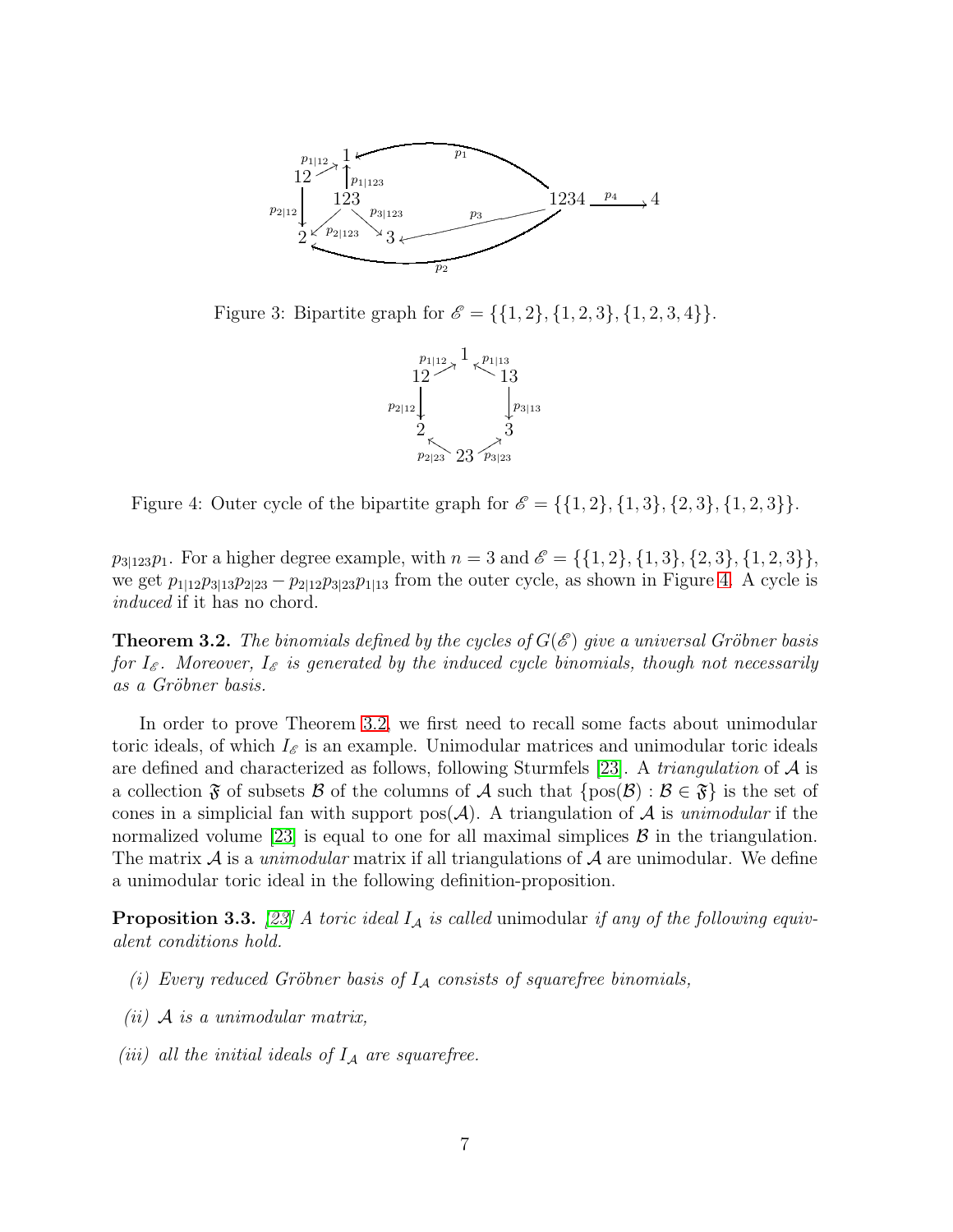A special class of unimodular matrices are those coming from bipartite graphs [\[1,](#page-17-1) [22\]](#page-19-3). Let  $G = (U, V, E)$  be a bipartite graph. In our case,  $G(\mathscr{E})$  has

<span id="page-7-2"></span>
$$
U = \{u_I : I \in \mathscr{E}\} \text{ and } V = \{v_i : i \in \bigcup_{I \in \mathscr{E}} I\}.
$$
\n
$$
(3)
$$

Let A be the vertex-edge incidence matrix of G: The rows of A are labeled  $u_1, \ldots, u_{|U|}$ ,  $v_1, \ldots, v_{|V|}$ , the columns are labeled with the edges, and  $a_{ij}$  is 1 if vertex *i* is in edge *j* and zero otherwise. For a cycle C in the graph, the cycle binomial  $f<sub>C</sub>$  is defined (up to sign) as above. Let  $\pi_{\mathcal{A}}$  be the map  $\mathbb{R}^{\|\mathscr{E}\|} \to \mathbb{R}^{\|\mathcal{U}\| + |\mathcal{V}|}$  defined by applying  $\mathcal{A}$ . We say  $u \in \ker(\pi_{\mathcal{A}})$ is a *circuit* if supp(u) is minimal with respect to inclusion in  $\ker(\pi_A)$  and the coordinates of u are relatively prime [\[23\]](#page-19-2). Equivalently, a circuit is an irreducible binomial  $x^{u+} - x^{u-}$ of the toric ideal  $I_A$  with minimal support. The *Graver basis* of the ideal  $I_A$  consists of all circuits. For  $A$  from a bipartite graph, the circuits of  $A$  are precisely the cycle binomials of the graph  $[21, 22]$  $[21, 22]$ . Additionally, a Graver basis is also a universal Gröbner basis in the case of unimodular toric varieties (Proposition 8.11 of [\[23\]](#page-19-2)). We summarize these results in the following proposition.

<span id="page-7-0"></span>**Proposition 3.4.** The vertex-edge incidence matrix A of a bipartite graph  $G = (U, V, E)$ *is unimodular, so* I<sup>A</sup> *is a unimodular toric ideal. The cycle binomials of* G *are the circuits of* A*, and therefore define the Graver basis of* IA*. In particular, they give a universal Gr¨obner basis for* IA*.*

Now we are able to prove our theorem.

*Proof of Theorem [3.2.](#page-6-0)* Let  $\mathcal{A}_{G(\mathscr{E})}$  be the vertex-edge incidence matrix of  $G(\mathscr{E})$ . By Propo-sition [3.4,](#page-7-0) its cycle binomials (circuits) give a universal Gröbner basis of  $I_{\mathcal{A}_{G(\mathscr{E})}}$ . In fact, the induced cycles are enough to generate this ideal  $|1|$ . Suppose C is a cycle and e a chord, and split C into two cycles  $C_1$  and  $C_2$ , both containing e (but in opposite directions). Associate cycle binomials  $f_{C_1}$  and  $f_{C_2}$ , respectively. Then the S-polynomial (§[7\)](#page-16-0) with the e-containing terms leading is  $f<sub>C</sub>$ . However, this is no longer necessarily a Gröbner basis. For example, let  $\mathscr{E} = \{ \{12\}, \{23\}, \{123\} \}$  as in Figure [5.](#page-7-1)



<span id="page-7-1"></span>Figure 5: Bipartite graph for  $\mathscr{E} = \{\{1, 2\}, \{2, 3\}, \{1, 2, 3\}\}.$ 

The outer cycle  $C = 1 \rightarrow 12 \rightarrow 2 \rightarrow 23 \rightarrow 3 \rightarrow 123 \rightarrow 1$  gives the cycle binomial  $f_C = p_{1|12}p_{2|23}p_{3|123} - p_{2|12}p_{3|23}p_{1|123}$ . The cycle C has a chord 2 – 123, and the binomial  $f_C$  lies in the ideal of the two binomials

$$
p_{1|12}p_{2|123} - p_{2|12}p_{1|123}
$$
 and  $p_{2|23}p_{3|123} - p_{3|23}p_{2|123}$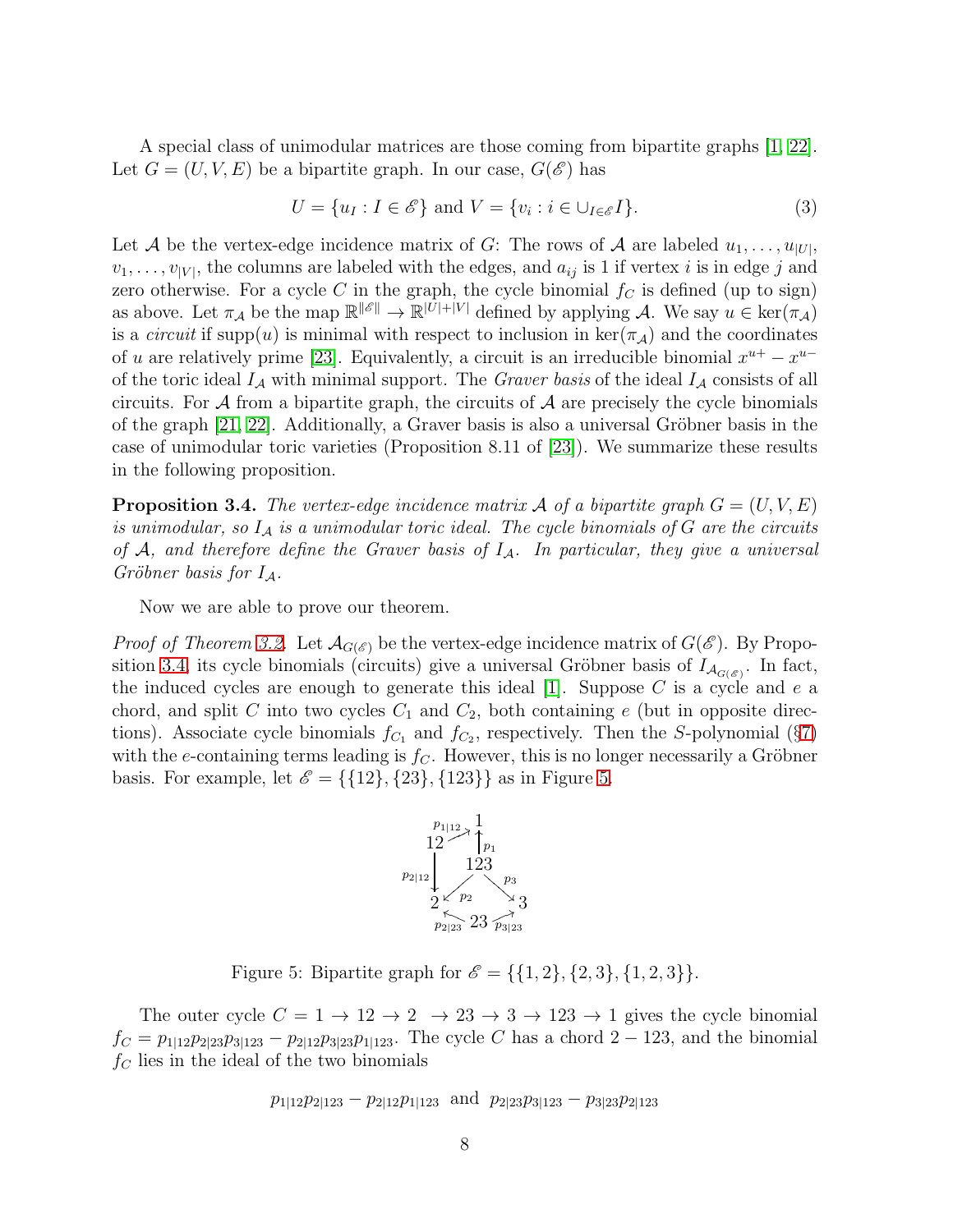after splitting along the chord. These are both the induced cycles of the graph. However, for a term order (§[7\)](#page-16-0) prioritizing  $p_{2|123}$  (e.g. lexicographic with  $p_{2|123} \succ \cdots$ ), the leading term of  $f_C$  cannot lie in the initial ideal  $\langle p_{1|12}p_{2|123}, p_{3|23}p_{2|123}\rangle$  of the ideal generated by the chordal binomials.

Next we show that the graph ideal and conditional probability ideal coincide,  $I_{\mathcal{A}_{G(\mathscr{E})}} =$  $I_{\mathscr{E}}$ . For the containment  $I_{\mathcal{A}_{G(\mathscr{E})}} \supseteq I_{\mathscr{E}}$ , first observe that  $I_{\text{Bayes}(\mathscr{E})} \subseteq I_{\mathcal{A}_{G(\mathscr{E})}}$ . This is because



<span id="page-8-0"></span>Figure 6: Subgraph of  $G(\mathscr{E})$  giving a Bayes binomial.

if  $J, K \in \mathscr{E}$  with  $i, j \in J \subseteq K$ , we have the subgraph in Figure [6,](#page-8-0) which is a cycle with associated cycle binomial  $p_{j|J}p_{i|K} - p_{i|J}p_{j|K}$ . Together with Proposition [3.1,](#page-5-1) we now have

$$
J_{\mathscr{E}} \subseteq I_{\operatorname{Bayes}(\mathscr{E})} \subseteq I_{\mathcal{A}_{G(\mathscr{E})}}
$$

so, since saturation is inclusion-preserving and  $I_{\mathcal{A}_{G(\mathscr{E})}}$  is prime,

$$
I_{\mathscr{E}} = (J_{\mathscr{E}} : (\alpha_{\mathscr{E}} \beta_{\mathscr{E}})^{\infty}) \subseteq (I_{\mathcal{A}_{G(\mathscr{E})}} : (\alpha_{\mathscr{E}} \beta_{\mathscr{E}})^{\infty}) = I_{\mathcal{A}_{G(\mathscr{E})}}.
$$

Now we show the reverse inclusion  $I_{\mathcal{A}_{G(\mathcal{E})}} \subseteq I_{\mathcal{E}}$ . Again by Proposition [3.1,](#page-5-1) we have

$$
I_{\operatorname{Bayes}(\mathscr{E})} \subseteq I_{\mathscr{E}}.
$$

Now assume that  $[m] \in \mathscr{E}$ , so that  $p_1, \ldots, p_m \in \mathbb{C}[\mathscr{E}]$ . We claim that in fact  $I_{\mathcal{A}_{G(\mathscr{E})}} \subseteq$  $(I_{\text{Bayes}(\mathscr{E})} : \prod_{i=1}^m p_i)$ , from which the result will follow. Let C be an induced cycle of  $G(\mathscr{E})$ , and  $f_C$  its cycle binomial. We must show that this cycle binomial can be obtained from the Bayes binomials, up to multiplication by  $\prod_{i=1}^{m} p_i$ . Let C be the cycle

$$
i_1 \leftarrow J_1 \rightarrow i_2 \leftarrow J_2 \rightarrow \cdots \rightarrow i_k \leftarrow J_k \rightarrow i_1.
$$

With this notation we have  $i_1, i_2 \in J_1, i_2, i_3 \in J_2, \ldots, i_1, i_k \in J_k$ . Then

$$
f_C = p_{i_2|J_1}p_{i_3|J_2}\cdots p_{i_k|J_{k-1}}p_{i_1|J_k} - p_{i_1|J_1}p_{i_2|J_2}\cdots p_{i_k|J_k}.
$$

We show the first monomial of  $(\prod_{i=1}^k p_i) f_C$  is equal to the second mod  $I_{\text{Bayes}(\mathscr{E})}$ . Pair off as follows:

$$
\begin{split}\n&= \frac{(p_{i_1}p_{i_2}p_{i_3}\cdots p_{i_k})p_{i_2|J_1}p_{i_3|J_2}p_{i_4|J_3}\cdots p_{i_k|J_{k-1}}p_{i_1|J_k} \text{Step 1} \\
&= \frac{(p_{i_2}p_{i_2}p_{i_3}\cdots p_{i_k})p_{i_1|J_1}p_{i_3|J_2}p_{i_4|J_3}\cdots p_{i_k|J_{k-1}}p_{i_1|J_k} \text{Step 2} \\
&= \frac{(p_{i_2}p_{i_3}p_{i_3}\cdots p_{i_k})p_{i_1|J_1}p_{i_2|J_2}p_{i_4|J_3}\cdots p_{i_k|J_{k-1}}p_{i_1|J_k} \text{Step 3} \\
&\vdots\n\end{split}
$$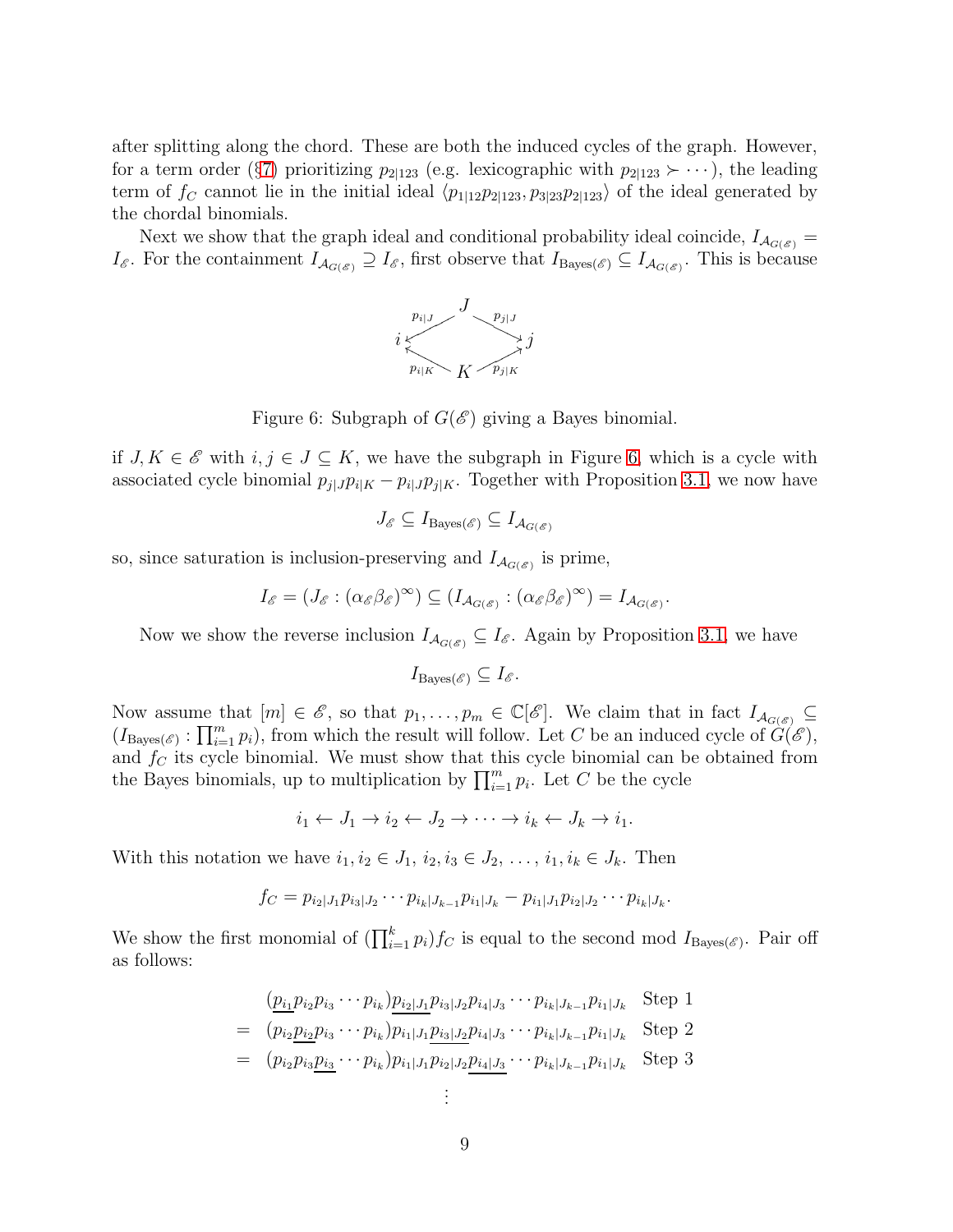where the equalities hold mod  $I_{\text{Bayes}(\mathscr{E})}$ . Continuing in this fashion, at step  $k-1$  we have

$$
= (p_{i_2}p_{i_3} \cdots p_{i_{k-1}}p_{i_k})p_{i_1|J_1}p_{i_2|J_2} \cdots p_{i_{k-2}|J_{k-2}}p_{i_k|J_{k-1}}p_{i_1|J_k} \text{Step } k-1
$$
  
\n
$$
= (p_{i_2}p_{i_3} \cdots p_{i_{k-1}}p_{i_k}p_{i_k})p_{i_1|J_1}p_{i_2|J_2} \cdots p_{i_{k-2}|J_{k-2}}p_{i_{k-1}|J_{k-1}}p_{i_1|J_k} \text{Step } k
$$
  
\n
$$
= (p_{i_2}p_{i_3} \cdots p_{i_{k-1}}p_{i_k}p_{i_1})p_{i_1|J_1}p_{i_2|J_2} \cdots p_{i_{k-2}|J_{k-2}}p_{i_{k-1}|J_{k-1}}p_{i_k|J_k} \text{Step } k+1
$$

as desired. In terms of  $G(\mathscr{E})$ , this amounts to breaking up a long cycle into 4-cycles passing through  $[m]$ , and erasing the overlaps among these cycles. Thus since the induced cycles generate  $I_{\mathcal{A}_{G(\mathscr{E})}}$ , we have

$$
I_{\mathcal{A}_{G(\mathscr{E})}} \subseteq (I_{\mathrm{Bayes}(\mathscr{E})} : \prod_{i=1}^{m} p_i)) \subseteq I_{\mathscr{E}}
$$

This proves the result in the special case  $[m] \in \mathscr{E}$ . In the general case, suppose we have some  $\mathscr E$  not containing  $[m]$ , enabling us to obtain relations among 'pure' conditional probabilities (i.e. excluding  $p_1, \ldots, p_m$ ). Let  $\mathscr{E}' = \mathscr{E} \cup [m]$  and apply the special case of the Theorem. Then by [\[23,](#page-19-2) Proposition  $4.13(c)$ ], since we have a universal Gröbner basis, we just intersect it with the smaller coordinate ring to obtain a universal Gröbner basis of the smaller ring. This corresponds here to removing the set  $[m]$  from  $\mathscr E$  and taking the cycle binomials as our new Gröbner basis.  $\Box$ 

### <span id="page-9-0"></span>4 Conditional probability and the moment map

In this section we show how to recover and generalize some results of Mat $\tilde{u}$ s [\[15\]](#page-18-4) using toric geometry. The main result we will expand upon maps the space of conditional probability distributions (Definition [2.1\)](#page-2-1) for all possible conditioned events  $\mathscr{E} = \{I \subset [m] : |I| \geq 2\}$ onto the permutohedron by first projecting down to events of size 2,  $\mathscr{E} = \{I \subset [m] : |I| = \}$ 2}.

<span id="page-9-1"></span>**Theorem 4.1** (Matúš [\[15\]](#page-18-4)). For  $\mathscr{E} = \{I \subset [m] : |I| \geq 2\}$  and **p** *a* conditional probability distribution (Definition [2.1\)](#page-2-1), the map  $W : \mathbb{R}^{\|\mathscr{E}\|} \to \mathbb{R}^m$ , given by

$$
W_i(\mathbf{p}) = \sum_{j \in [m] \setminus i} p_{i|ij},
$$

*restricts to a homeomorphism of the space of conditional probabilities onto the*  $m-1$ *dimensional permutohedron*  $\mathbf{P}_{m-1}$ *.* 

Note that the linear map W is the restriction of  $\mathcal{A} = \mathcal{A}_{G(\mathscr{E})}$  to the rows labeled by the vertex set V in  $G(3)$  $G(3)$  and to the columns labeled by two-event conditional probabilities (edges in  $G(\mathscr{E})$ )  $p_{i|i_j}$ . In fact A, will in general define a map from the space of projective conditional probability distributions onto a generalized permutohedron  $\Delta_{\mathscr{E}}$  defined below.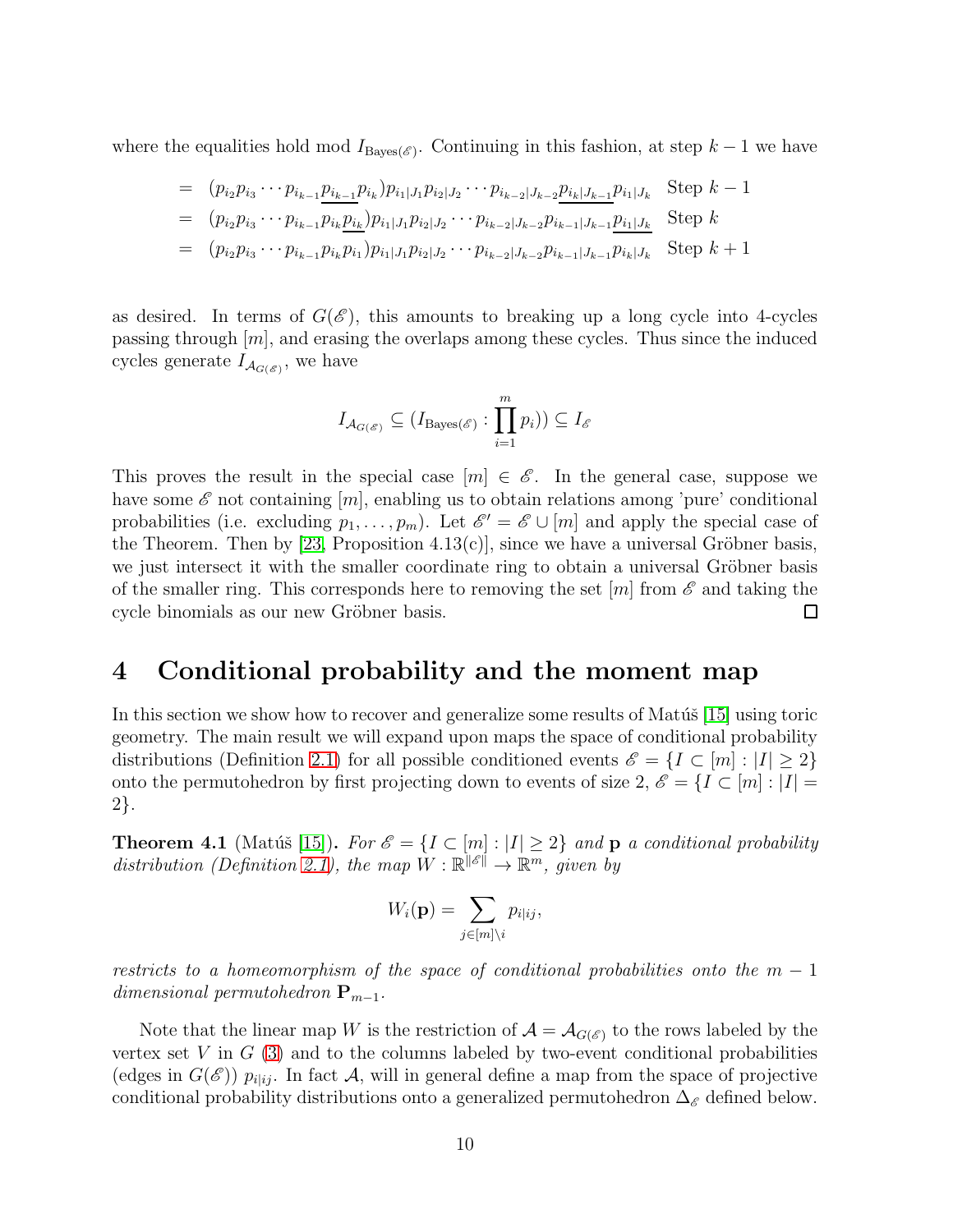First consider the multiprojective toric variety  $\mathcal{Z}_{\mathcal{A}}$  cut out of  $\prod_{I \in \mathscr{E}} \mathbb{P}^{|I|-1}$  by the equations of Theorem [3.2,](#page-6-0) i.e. the space of projective conditional probability distributions. In Section [7](#page-16-0) we recall the definition of the affine toric variety  $X_A$  associated to an integer matrix A, and the projective toric variety  $Y_A$  associated to a Z-graded matrix A (that is, a matrix A such that  $(1,1,\ldots,1)$  lies in its rowspan). Given a matrix  $\mathcal{A} = \mathcal{A}_{G(\mathscr{E})}$ , the space of  $\mathscr E$ -projective conditional probability distributions  $\mathcal Z_A$  is the closure of the image of the map  $f_A: \theta \mapsto \theta^A$ , viewed as an element of  $\prod_{I \in \mathscr{E}} \mathbb{P}^{|I|-1}$ . Equipping this product space with multihomogeneous coordinates  $((p_{i_1|I} : \cdots : p_{i_{|I|}|I}), I \in \mathscr{E})$ , the variety  $\mathcal{Z}_{\mathcal{A}}$  is cut out by the (multihomogeneous) toric ideal  $I_A$ . Suppose that we have  $\bigcup_{I \in \mathscr{E}} = [m]$ . Then because we view the points  $((p_{i_1|I} : \cdots : p_{i_{|I|}|I}), I \in \mathscr{E})$  as elements of  $\prod_{I \in \mathscr{E}} \mathbb{P}^{|I|-1}$ , the dimension of this variety is  $m-1$  as expected, though the rank of A is larger.

We now develop a version of the moment map of toric geometry applicable to the variety of projective conditional probability distributions. Hereafter we index the columns of A by the conditional probability they represent, i.e.  $A = (a_{i|I} : i \in I \in \mathscr{E})$ . We will require a multigraded notion to play the role of the convex hull conv $(\mathcal{A})$  in the moment map. We define

$$
\mathrm{mconv}(\mathcal{A}) = \{\sum_{I \in \mathcal{E}} \sum_{j \in I} \lambda_{j|I} a_{\cdot j|I} : \lambda_{j|I} \in \mathbb{R}_{\geq 0}, \sum_{j \in I} \lambda_{j|I} = 1\}.
$$

A function  $w: 2^{[n]} \to \mathbb{R}$  is called *submodular* if  $w(I) + w(J) \geq w(I \cap J) + w(I \cup J)$ for  $I, J \subseteq [n]$ . Each subset I of  $[m]$  defines a submodular function  $w_I$  on  $2^{[n]}$  by setting  $w_I(J) = 1$  if  $I \cap J$  is non-empty and  $w_I(J) = 0$  if  $I \cap J$  is empty for  $J \in 2^{[n]}$ . The function w defines a convex polytope  $Q_w$  of dimension  $\leq n-1$  as follows:

$$
Q_w := \{ x \in \mathbb{R}^n : x_1 + x_2 + \dots + x_n = w([n])
$$
  
and 
$$
\sum_{i \in I} x_i \le w(J) \text{ for all } \emptyset \ne J \subseteq [n] \}
$$

Thus the polytope corresponding to a subset I is the simplex  $\Delta_I = \text{conv}\{e_k : k \in I\}.$ Now consider an arbitrary subset  $\mathscr{E} = \{I_1, I_2, \ldots, I_r\}$  of  $2^{[m]}$ . It defines the submodular function  $w_{\mathscr{E}} = w_{I_1} + w_{I_2} + \cdots + w_{I_r}$ . The corresponding polytope  $Q_{w_{\mathscr{E}}}$  is now the Minkowski sum [\[24\]](#page-19-1)

<span id="page-10-1"></span> $\Delta_{\mathscr{E}}$  =  $\Delta_{I_1} + \Delta_{I_2} + \cdots + \Delta_{I_r}$ . .  $(4)$ 

**Proposition 4.2.** *The projection of* mconv( $\mathcal{A}_{G(\mathcal{E})}$ ) *to the V*-coordinates [\(3\)](#page-7-2) *is*  $\Delta_{\mathcal{E}}$ .

*Proof.* The mconv construction is equivalent to translating each simplex that is the convex hull of each set of vectors  $A_I \subset A$  by setting its U-coordinates [\(3\)](#page-7-2) all to 1, then taking the Minkowski sum.  $\Box$ 

Next is a version of Theorem [7.1](#page-17-0) for varieties  $\mathcal{Z}_{\mathcal{A}}$ . Note that  $|V| = m$  when  $\bigcup_{I \in \mathscr{E}} I =$ [m]. Now we have a separate partition function for each conditioned-upon set.

<span id="page-10-0"></span>**Theorem 4.3.** For  $\mathcal{A} = \mathcal{A}_{G(\mathscr{E})}$ , the map  $\nu : \mathcal{Z}_{\mathcal{A}} \to \mathbb{R}^{|V|}$  defined by

$$
\nu(z) = \sum_{I \in \mathscr{E}} \frac{1}{Z_I(z)} \sum_{i \in I} |z_{i|I}| a_{i|I},
$$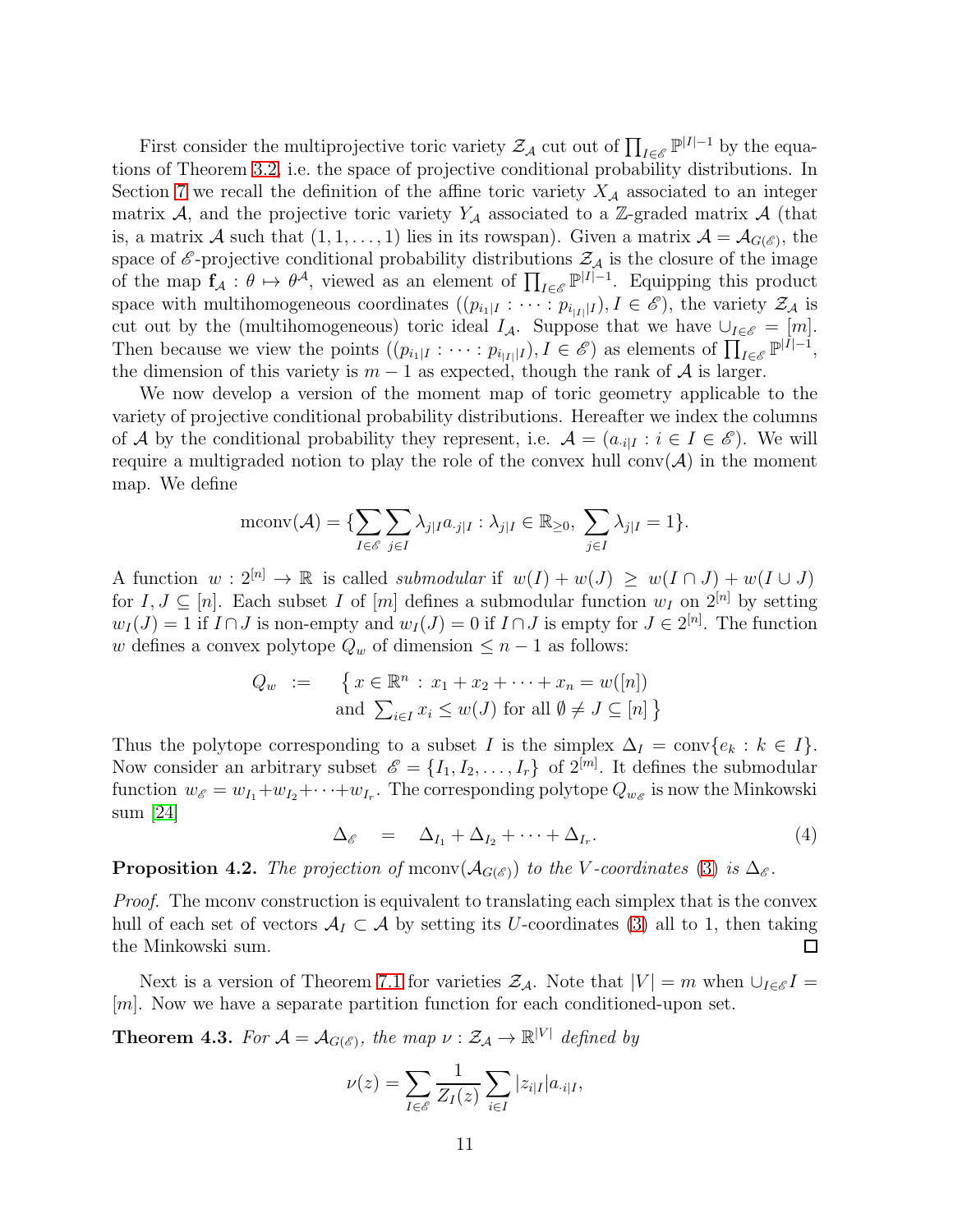where  $Z_I = \sum_{i \in I} |z_{i|I}|$ , maps  $Z_A$  onto mconv(A), and is a bijection on  $Z_{A, \geq 0}$ .

*Proof.* The map  $\nu$  is the composition of two maps. The first map,  $\nu_1 : \mathcal{Z}_A \to \prod_{I \in \mathcal{E}} \Delta_I$ , is a product of maps  $\mu_1$  corresponding to each submatrix  $\mathcal{A}_I$  as in the proof of Theorem [7.1.](#page-17-0) It ssends a point  $((z_{i_1|I},...,z_{i_{|I|}|I}), I \in \mathscr{E}) \in \mathcal{Z}_{\mathcal{A}}$  to the point  $\mathbf{p} = (p_{i|I} = \frac{1}{Z_I(I)})$  $\frac{1}{Z_I(z)}|z_{i|I}|$ :  $i \in I \in \mathscr{E}$  in the product of simplices  $\prod_{I \in \mathscr{E}} \Delta_I$ , which can be thought of as possibly redundant barycentric coordinates. The second map,  $\nu_2$ , corresponds to the Minkowski sum, with  $\nu_2: \prod_{I \in \mathscr{E}} \Delta_I \to \text{mconv}(\mathcal{A})$  sending **p** to  $\mathcal{A}$ **p**. Whereas in the simplex case (and for a single  $\mathcal{A}_I$ ) in Theorem [7.1,](#page-17-0)  $\mu_1$  and  $\mu_2$  are identities, here there is additional ambiguity introduced by the Minkowski sum. In particular, let  $b \in \Delta_{\mathscr{E}}(4)$  $b \in \Delta_{\mathscr{E}}(4)$ . Then the preimage of b in  $\prod_{I \in \mathscr{E}} \Delta_I$  is

$$
P_{\mathcal{A}}(b) = {\mathbf{p} : \mathcal{A}\mathbf{p} = b} \cap \prod_{I \in \mathscr{E}} \Delta_I,
$$

and in general consists of a polytope. This is illustrated in Figure [7,](#page-12-0) where the polytope  $P_{\mathcal{A}}(b)$  is the set of pairs of points in the first and second simplex that add to b. Analogously to the one-factor case (Theorem [7.1\)](#page-17-0), we will choose among the points of this fiber by selecting the maximum entropy point (or the point closest in the KL-divergence sense to the point representing a uniform distribution in all simplices). The resulting space of solutions (the space of conditional probability distributions) is illustrated in Figure [8.](#page-13-0)

Setting  $D(\mathbf{p}) = D(\mathbf{p}||\mathbf{p}^{uniform})$  so

$$
D(\mathbf{p}) = \sum_{i \in I \in \mathscr{E}} p_{i|I} \log p_{i|I} - \sum_{i \in I \in \mathscr{E}} p_{i|I} \log(\frac{1}{|I|}),
$$

the Hessian of D is  $\frac{1}{p_{i|I}}$  on the diagonal and zero elsewhere. Thus it is positive definite on the interior of  $\prod_{I\in\mathscr{E}}\Delta_I$ , and on points of the relative interior after restricting to nonzero coordinates. Thus D has a unique minimum  $\mathbf{p}^*$  on  $\prod_{I \in \mathscr{E}} \Delta_I$ . Were there another minimum, the (possibly restricted) Hessian would be positive definite on the open segment connecting it with  $\mathbf{p}^*$ . We now argue that  $\mathbf{p}^* \in \mathcal{Z}_{\mathcal{A}}$ .

First suppose  $\mathbf{p}^* \in (\prod_{I \in \mathscr{E}} \Delta_I)^\circ$ , so that  $0 < p_{i|I} < 1$  in all coordinates, and let  $u \in \text{ker } A$ . We must show that  $p^{u^+} = p^{u^-}$ . For small  $t, \, \mathbf{p}^* + tu \in \prod_{I \in \mathscr{E}} \Delta_I$  and

$$
D(\mathbf{p}^* + tu) = \sum_{i \in I \in \mathcal{E}} (p_{i|I} + tu_{i|I}) \log(p_{i|I} + tu_{i|I}) - \sum_{i \in I \in \mathcal{E}} (p_{i|I} + tu_{i|I}) \log \frac{1}{|I|}
$$

$$
\frac{dD}{dt} = \sum_{i \in I \in \mathcal{E}} u_{i|I} \log(p_{i|I} + tu_{i|I}) + \sum_{i \in I \in \mathcal{E}} u_{i|I} + \sum_{i \in I \in \mathcal{E}} u_{i|I} \log \frac{1}{|I|}.
$$

Since A is  $\mathscr E$ -multigraded, the last two terms of  $\frac{dD}{dt}$  are zero (i.e.  $(1, 1, \ldots, 1) \in \mathbb R^{\|\mathscr E\|}$  is in the rowspace of A, and  $(1,1,\ldots,1) \in \mathbb{R}^{|I|}$  is in the rowspace of each  $\mathcal{A}_I$ ). At  $t=0$ , the first order condition implies that

$$
0 = \frac{dD}{dt} = \sum_{i \in I \in \mathcal{E}} u_{i|I} \log p_{i|I}.
$$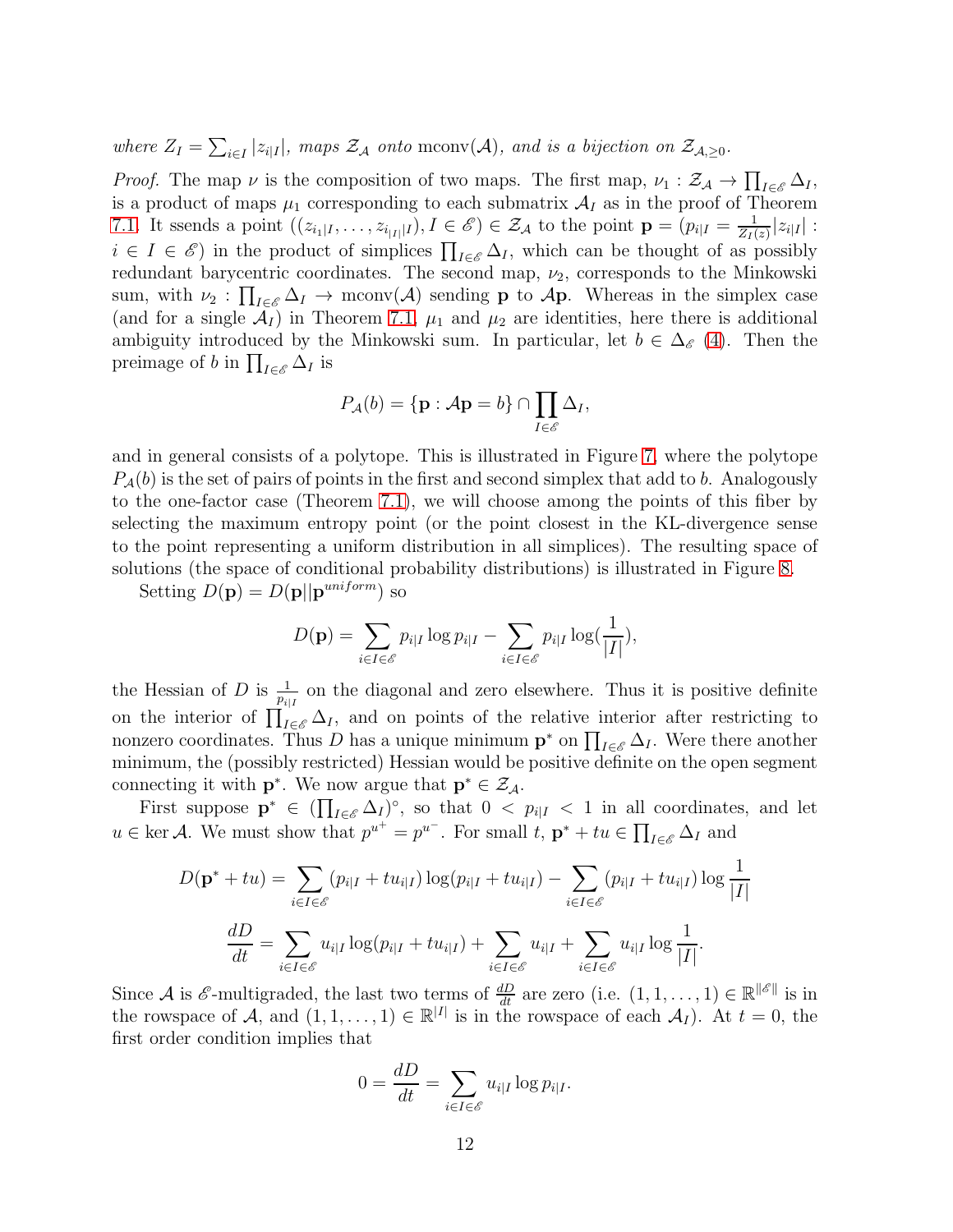Grouping the sum by the sign of  $u_{i|I}$  and changing to exponential notation,

<span id="page-12-1"></span>
$$
p^{u^+} = p^{u^-} \tag{5}
$$

as desired.

Now suppose that  $\mathbf{p}^*$  lies on the boundary of  $\prod_{I \in \mathscr{E}} \Delta_I$ . If the zeros of  $\mathbf{p}$  lie outside supp $(u)$ , the argument made above for  $p^*$  in the interior holds after extending D with the limit  $p \log(p) \to 0$  as  $p \to 0$ . If there are zeros on both sides of [\(5\)](#page-12-1), i.e.  $p_{i|I} = 0 = p_{j|J}$  for indices  $i|I \in \text{supp}(u^+)$  and  $j|J \in \text{supp}(u^-)$ , then the relation holds with  $0 = 0$ .

We may assume  $p_{i|I} = 0$  for some index  $i|I \in \text{supp}(u^+)$  in considering the two remaining cases. The first case has  $p_{j|J} = 1$  for some index  $j|J \in \text{supp}(u^+)$ . Because of the multigrading of A, which requires for any  $J \in \mathscr{E}$  and  $u \in \text{ker } A$  that  $\sum_{j \in J} u_{j|J} = 0$ , it must be that there exists  $k|J \in \text{supp}(u^{-})$ . Then since  $\mathbf{p} \in \prod_{I \in \mathscr{E}} \Delta_I$ , we have  $p_{k|J} = 0$ and the relation [\(5\)](#page-12-1) holds as  $0 = 0$ .

The second case has  $0 \leq p_{j|J} < 1$  for all  $j|J \in \text{supp}(u^{+})$  and  $0 < p_{k|K} \leq 1$  for all  $k|K \in \text{supp}(u^{-})$ . Then for small  $t, \mathbf{p}^* + tu \in P_{\mathcal{A}}(b)$ . Then we have

<span id="page-12-2"></span>
$$
\frac{dD}{dt} = \sum_{\{i|I:p_{i|I}=0\}} u_{i|I}(p_{i|I} + tu_{i|I}) + \sum_{\{j|J:p_{j|J}\neq 0\}} u_{j|J}(p_{j|J} + tu_{j|J}). \tag{6}
$$

Then the first term on the right hand side of [\(6\)](#page-12-2) approaches negative infinity as  $t \to 0$ while the second approaches a constant; this contradicts the optimality of  $\mathbf{p}^*$ , so this case cannot arise. □



<span id="page-12-0"></span>Figure 7: Ambiguity arising from Minkowski sum of simplices: two points appearing in the fiber over b in  $\prod_{I\in\mathscr{E}}\Delta_I$ . For any point on the dotted line, there is a point in the second simplex such that their sum is b. We choose  $\times$  among these points by maximizing entropy in the conditional probability distribution. See Figure [8](#page-13-0) for the space of solutions.

We now give a couple of examples.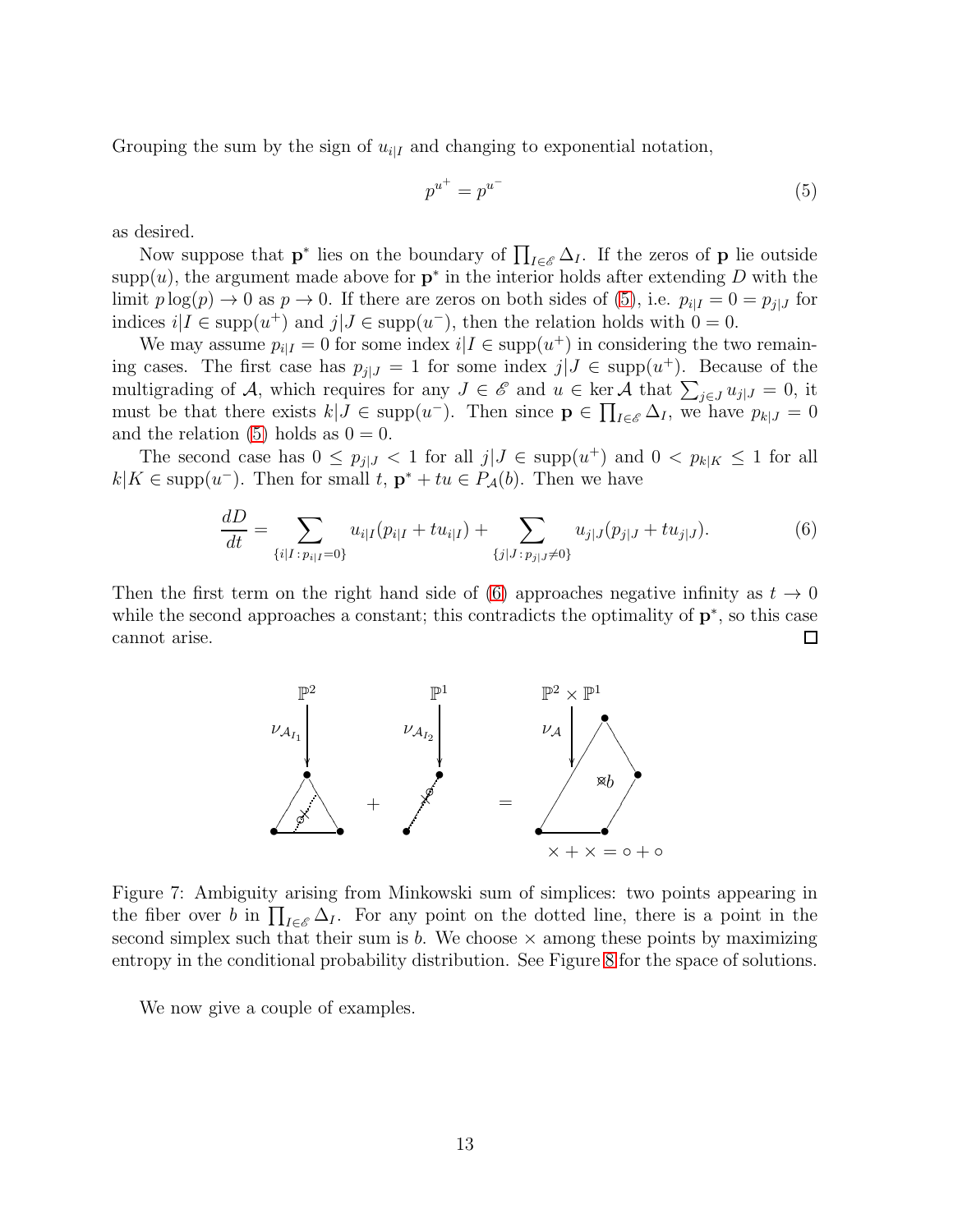

<span id="page-13-0"></span>Figure 8: The space of conditional probability distributions is the blow-up of  $\mathbb{P}^2$  at the point  $p_2 = p_3 = 0$  of Figure [2,](#page-3-0) intersected with a triangular prism. In general and in higher dimensions, blow-ups are along the conditioned-upon faces. E has homogeneous coordinates  $(p_{2|23} : p_{3|23})$  and the triangle has homogeneous coordinates  $(p_1 : p_2 : p_3)$ .

**Example 4.4.** For the case  $m = 3$  with  $\mathscr{E} = \{12, 13, 23, 123\}$ , the matrix A is

|                |  |                | $p_1$ $p_2$ $p_3$ $p_{1 12}$ $p_{2 12}$ $p_{1 13}$ $p_{3 13}$ $p_{2 23}$ $p_{3 23}$ |   |  |  |
|----------------|--|----------------|-------------------------------------------------------------------------------------|---|--|--|
|                |  |                |                                                                                     | 1 |  |  |
| $\overline{2}$ |  | $\overline{0}$ |                                                                                     |   |  |  |
| 3 <sup>1</sup> |  |                |                                                                                     |   |  |  |
| 12             |  |                | 1                                                                                   |   |  |  |
| 13             |  |                |                                                                                     |   |  |  |
| 23             |  |                |                                                                                     |   |  |  |
| 123            |  |                |                                                                                     |   |  |  |

The U-coordinate rows are labeled 1, 2, 3 and the V -coordinate rows are labeled 12, 13, 23, 123. The polytope mconv $(\mathcal{A})$  is the permutohedron which is the convex hull of the permutations of  $(3, 1, 0)$ , shown in Figure [9.](#page-14-1) Letting  $\mathcal{A}'$  be the last six columns of  $\mathcal{A}$  (restriction to  $\{I \subseteq [n] : |I| = 2\}$ , mconv $(A')$  is the regular permutohedron conv $((2,1,0), (2,0,1),$  $(1, 0, 2), (1, 2, 0), (0, 2, 1), (0, 1, 2),$  lifted with the last four coordinates all 1. This is illustrated in Figure [10.](#page-14-2)

The theorem of Matúš (Theorem [4.1\)](#page-9-1) works in this way by projecting first from  $\mathscr{E} =$  ${I : |I| \ge 2}$  to  $\mathscr{E} = {I : |I| = 2}$  as in Figure [10.](#page-14-2) Thus the result may be understood as saying that instead of all simplices, we can obtain a regular permutohedron merely as the zonotope given by the Minkowski sum of the 1-simplices.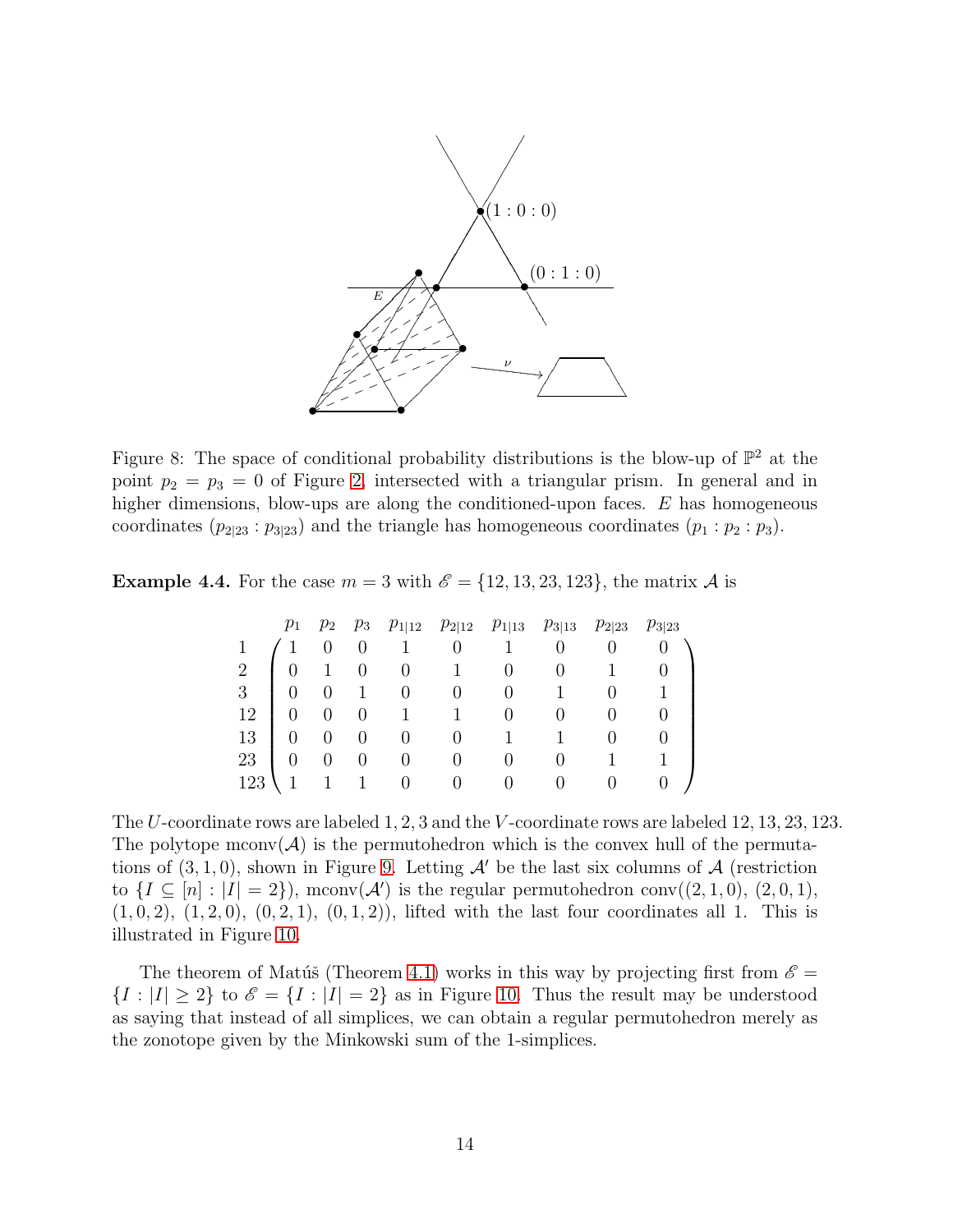

<span id="page-14-1"></span>Figure 9: Multigraded convex hull of A for  $n = 3$  and  $\mathscr{E} = \{I \subseteq [n] : |I| \geq 2\}$ . The last four coordinates, not shown, are all 1.



<span id="page-14-2"></span>Figure 10: Multigraded convex hull of A for  $n = 3$  and  $\mathscr{E} = \{I \subseteq [n] : |I| = 2\}$ . The last four coordinates, not shown, are all 1

### <span id="page-14-0"></span>5 Partially observed discrete random variables

Let  $X_1, \ldots, X_n$  be discrete random variables with  $X_i$  taking values  $x_i^1, \ldots, x_i^{d_i}$ . Then the  $m = \prod_{i=1}^{n} d_i$  singleton events in  $\Omega$  are the elements of the Cartesian product of the sets of states which each random variable may assume. For a subset of random variables  $X_{i_1}, \ldots, X_{i_k}$  with  $S := \{i_1, \ldots, i_k\} \subseteq [n]$ , we write  $\Omega_S$  for the Cartesian product of the states of this subset of the random variables. We also denote by  $x|_S$  the restriction of some global state  $x \in \Omega$  to the states of the random variables in S. Then the set of events  $\mathscr E$  has the form:

$$
\mathcal{E} = \{x' \in \Omega : x'|_{S} = x_{S} \text{ for some } S \subseteq [n], x_{S} \in \Omega_{S} \}
$$
\n
$$
(7)
$$

Let  $E(x<sub>S</sub>)$  denote the event which is the union of all singleton events with random variables S in state  $x<sub>S</sub>$ . For example, let  $n = 3$ ,  $d<sub>i</sub> = 2$  with states denoted 0 and 1, and  $S = \{1, 3\}$ . Then  $E(x_1^0 x_3^1) = \{0010, 0011, 0110, 0111\}$ , which corresponds to a 2-face of the 4-cube. Now we may write with the more usual notation

$$
p_{x_A|x_B} := p_{E(x_A) \cap E(x_B)|E(x_B)}
$$

which is convenient for considering, say, the conditional probability of having a disease given a positive test result. Besag's relation [\(1\)](#page-0-0) among positive conditional probabilities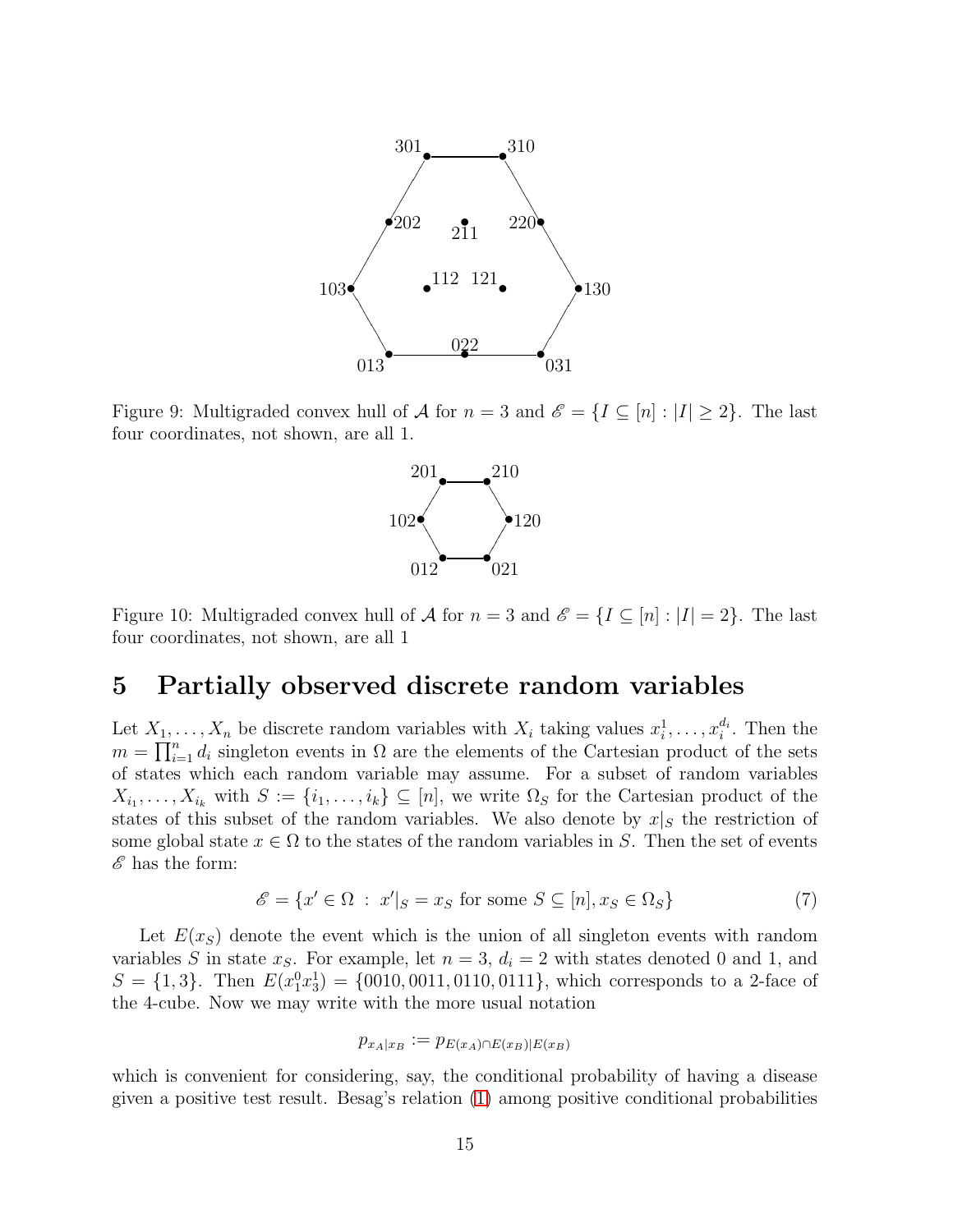is written this way:

$$
\frac{P(\mathbf{x})}{P(\mathbf{y})} = \prod_{i=1}^{n} \frac{P(x_i | x_1, \dots, x_{i-1}, y_{i+1}, \dots, y_n)}{P(y_i | x_1, \dots, x_{i-1}, y_{i+1}, \dots, y_n)}.
$$
(8)

This is a special case of the relations derived in Theorem [3.2,](#page-6-0) as we now explain.

Denote the event  $x_1, \ldots, x_{j-1}, y_j, \ldots, y_n$  by j, so the singleton events are  $(y_1, \ldots, y_n)$  =  $1, 2, \ldots, n+1 = (x_1, \ldots, x_n)$ . The set  $\mathscr E$  consists of the event  $\{1, \ldots, n+1\}$  together with the events  $\{j, j + 1\}$  for  $j = 1, ..., n$ . Then the cleared-denominator version of [\(1\)](#page-0-0) is the outer cycle  $[n+1] \rightarrow 1 \leftarrow 12 \rightarrow 2 \leftarrow \cdots \leftarrow n, n+1 \rightarrow n+1 \leftarrow [n+1]$  in the graph  $G_{\mathscr{E}}$ . For example, with three variables we have events  $1 = (y_1, y_2, y_3), 2 = (x_1, y_2, y_3)$ ,  $3 = (x_1, x_2, y_3)$ , and  $4 = (x_1, x_2, x_3)$ . The relation [\(1\)](#page-0-0) is

$$
\frac{p_4}{p_1} = \frac{p_{2|12}p_{3|23}p_{4|34}}{p_{1|12}p_{2|23}p_{3|34}},
$$

corresponding to the cycle binomial

$$
p_1 p_{2|12} p_{3|23} p_{4|34} - p_4 p_{1|12} p_{2|23} p_{3|34},
$$

which is  $f_C$  for the outer cycle C of the graph in Figure [11.](#page-15-1)



<span id="page-15-1"></span>Figure 11: Bipartite graph for  $\mathscr{E} = \{\{1, 2\}, \{2, 3\}, \{3, 4\}, \{1, 2, 3, 4\}\}.$ 

## <span id="page-15-0"></span>6 Bayes' rule

Because of the Bayes binomials, on points which are projective conditional probability distributions, we have, with  $i, j \subseteq J \subseteq K \subseteq [m]$ ,

$$
p_{i|K}p_{j|J} = p_{j|K}p_{i|J}.
$$

This implies, by summing over  $j \in J$ , that

<span id="page-15-2"></span>
$$
p_{i|K}p_{J|J} = p_{J|K}p_{i|J}.\tag{9}
$$

Using two copies of [\(9\)](#page-15-2) with different intermediate sets  $J_1$  and  $J_2$ , we have

$$
(p_{i|J_1}p_{J_1|K})p_{J_2|J_2} = p_{i|K}p_{J_1|J_1}p_{J_2|J_2} = (p_{i|J_2}p_{J_2|K})p_{J_1|J_1}
$$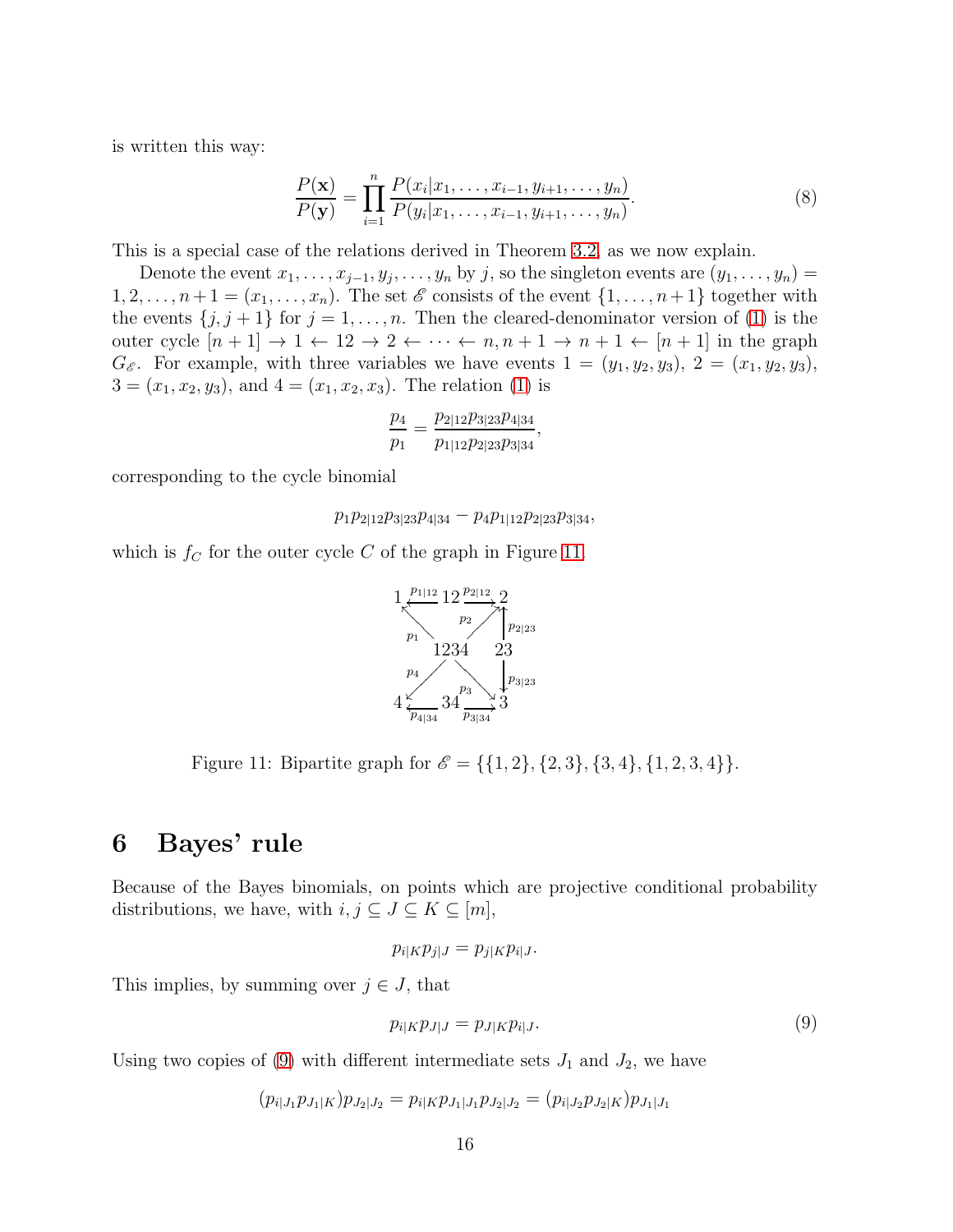which gives a multihomogeneous version of Bayes' rule. Because we consider the point representing a projective conditional probability distribution as an element of  $((p_{i}I)$  $\cdots$ :  $p_{i|I|}(I), I \in \mathscr{E}$ , we may set  $p_{J_1|J_1}$  and  $p_{J_2|J_2}$  to 1 on an open set containing all probabilistically relevant points, and summing over  $i \in I$ , this becomes

$$
p_{I|J_1}p_{J_1|K}=p_{I|J_2}p_{J_2|K}.
$$

Or when  $p_{J_1|K} \neq 0$ ,

$$
p_{I|J_1} = \frac{p_{I|J_2}p_{J_2|K}}{p_{J_1|K}}
$$

so that in particular, with  $A, B \subseteq [m]$ , and setting  $I = A \cap B$ ,  $J_1 = B$ ,  $J_2 = A$ , and  $K = [m]$  we have the familiar expression for Bayes' rule

$$
p_{A \cap B|B} = \frac{p_{A \cap B|A}p_A}{p_B}.
$$

## <span id="page-16-0"></span>7 Appendix: Toric ideals and toric varieties

Here we collect some needed facts about toric ideals and toric varieties based primarily on Sturmfels' book [\[23\]](#page-19-2), also referring to [\[6,](#page-18-13) [8,](#page-18-14) [10,](#page-18-15) [16,](#page-18-11) [19\]](#page-19-6).

#### 7.1 Affine toric varieties

Let A be a  $d \times m$  integer matrix, with columns  $a_{\cdot,1}, \ldots, a_{\cdot m}$ . Let  $\mathbb{C}[x_1, \ldots, x_m]$  be a polynomial ring in m variables, and for  $u \in \mathbb{Z}^m$  let  $x^u = \prod_{j=1}^m x_j^{u_j}$  $_{j}^{u_{j}}$ . The matrix A defines a *toric ideal*

$$
I_{\mathcal{A}} = \langle x^{u^+} - x^{u^-} : u \in \ker \mathcal{A} \cap \mathbb{Z}^m \rangle,
$$

where  $u^+$  is the positive part of u and  $u^-$  the negative. The toric ideal  $I_A$  is a prime ideal. A minimal set of binomials which generates I<sup>A</sup> is said to be a *Markov basis* for the matrix  $\mathcal{A}$ . A term order is a total order on the monomials of a polynomial ring such that 1 is the unique minimal element and  $m_1 \succ m_2$  implies  $m_3m_1 \succ m_3m_2$  for any monomials  $m_1, m_2, m_3$ . This order defines the initial monomial of any polynomial, and the initial ideal of an ideal I is generated by the initial monomials in⊱ f for all  $f \in I$ . A *Gröbner basis*  $\{f_1, \ldots, f_k\}$  for an ideal *I* with respect to a monomial term order ≻ has  $\lim_{\succ}(I) = \langle \text{in}_{\succ}(f_1), \dots \text{in}_{\succ}(f_k) \rangle$ . A Gröbner basis is *universal* if it is a Gröbner basis for all term orders  $\succ$ . For polynomials f and g and term order  $\succ$ , let  $m(f, g)$  be the least common multiple of their leading monomials, and let  $f_0$ ,  $g_0$  be their leading terms. Then their S-polynomial is  $\frac{m(f,g)}{f_0}f - \frac{m(f,g)}{g_0}$  $\frac{(J,g)}{g_0}g$  and is used in Buchberger's algorithm.

In the affine space  $\mathbb{C}^m$  with coordinates  $x_1, \ldots, x_m$ , the ideal  $I_A$  cuts out the affine toric variety  $X_{\mathcal{A}}$ . The  $\mathbb{R}_{\geq 0}$ -span of the columns of  $\mathcal A$  define a cone pos( $\mathcal A$ ), and the N-span defines a semigroup  $N\mathcal{A}$ . The corresponding semigroup ring  $\mathbb{C}[N\mathcal{A}]$  is isomorphic to the affine coordinate ring  $\mathbb{C}[x_1,\ldots,x_m]/I_{\mathcal{A}},$  i.e.  $X_{\mathcal{A}} \cong \operatorname{Spec}(\mathbb{C}[x_1,\ldots,x_m]/I_{\mathcal{A}}) \cong \operatorname{Spec} \mathbb{C}[\mathbb{N}{\mathcal{A}}].$ Such varieties are not always normal. The matrix  $\mathcal A$  defines a map  $f_{\mathcal A} : \theta \mapsto \theta^{\mathcal A}$  from the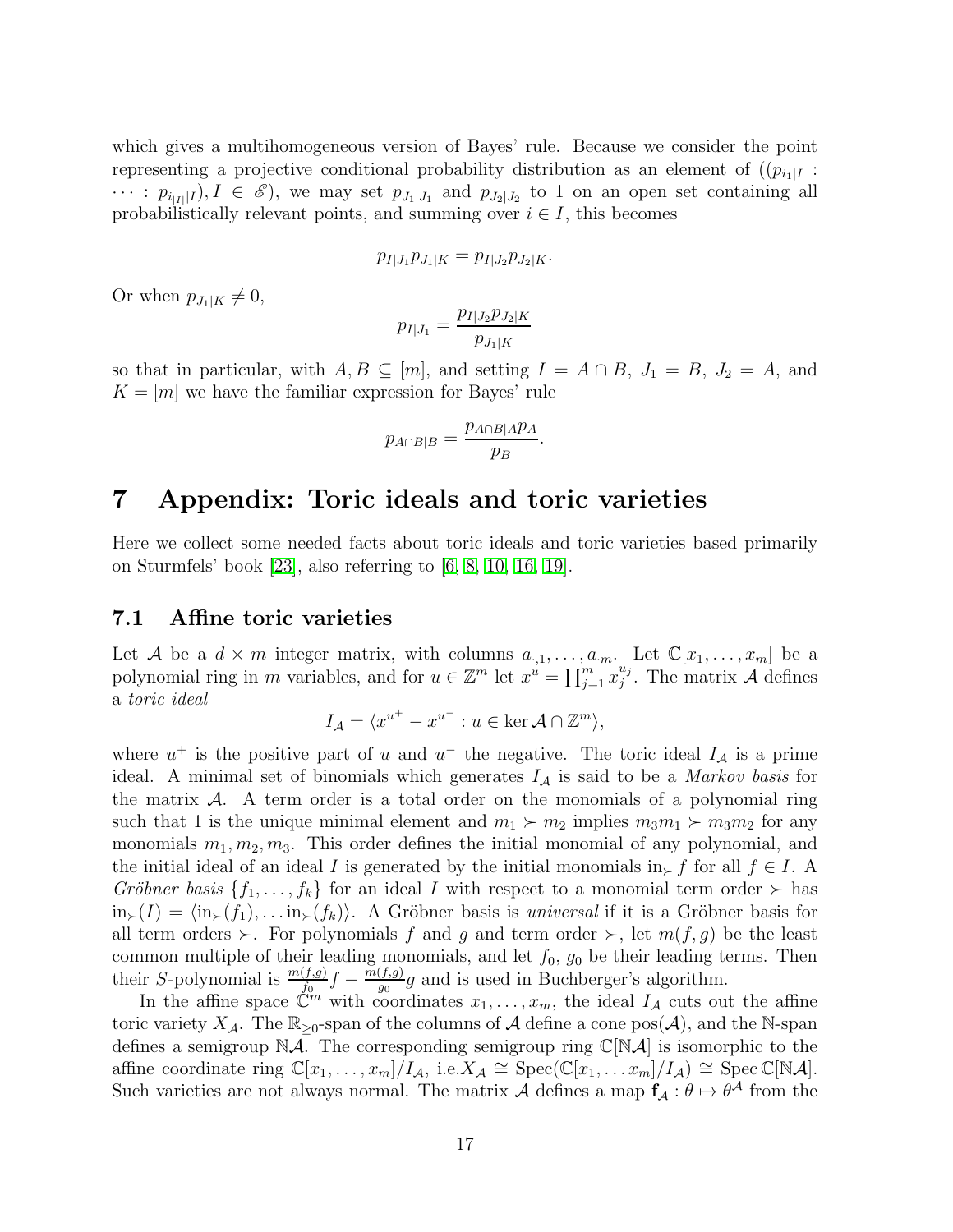d-dimensional torus  $\mathbb{T}_d$  to the toric variety  $X_{\mathcal{A}}$ . This gives an explicit torus action and torus embedding. The closure of the image of  $f$  is  $X_{\mathcal{A}}$ . This is also the parameterization map of an exponential family.

#### 7.2 Polytopes and projective toric varieties

Let conv $(\mathcal{A})$  be the convex hull of the columns of  $\mathcal{A}$ . This is a polytope. Let  $Y_{\mathcal{A}}$  be the projective toric variety defined by taking the closure of the image of  $f_A$ , and viewing  $x_1, \ldots, x_m$  as homogeneous coordinates. The corresponding homogeneous toric ideal is the ideal

<span id="page-17-2"></span>
$$
J_{\mathcal{A}} = \langle x^{u^{+}} - x^{u^{-}} : u \in \ker \mathcal{A} \cap \mathbb{Z}^{m}, \ ||u^{+}||_{1} = ||u^{-}||_{1} \rangle.
$$
 (10)

The affine cone over  $Y_{\mathcal{A}}$  is the toric variety  $X_{\mathcal{A}'},$  where  $\mathcal{A}'$  is  $\mathcal{A}$  with a row of ones added at the bottom unless the vector of all ones already lies in rowspan( $A$ ). This induces homogeneity with respect to the Z-grading. When A has  $(1, 1, \ldots, 1)$  in its row span (e.g. by having equal column sums or  $(1, 1, \ldots, 1)$  as a row), we say it is Z-graded and the norm restriction in [\(10\)](#page-17-2) is not required. Instead of  $(1, 1, \ldots, 1)$ , we can use another grading of the columns of  $A$  to obtain multihomogeneous ideals.

#### 7.3 The moment map

The moment map sends a projective toric variety  $Y_{\mathcal{A}}$  onto its polytope conv $(\mathcal{A})$ , bijectively on the nonnegative part of the variety. Theorem [4.3](#page-10-0) is a version of this result for toric varieties in a product of projective spaces.

<span id="page-17-0"></span>**Theorem 7.1.** Let  $A$  be a  $d \times m$ ,  $\mathbb{Z}$ -graded matrix, and  $Y_A$  the corresponding projective *toric variety. Then the map*

$$
\mu: Y_{\mathcal{A}} \to \text{conv}(\mathcal{A}), \quad given \; by
$$

$$
\mu(y) = \frac{1}{Z(y)} \sum_{j} |y_j| a_{\cdot j},
$$

where  $Z(y) = \sum_j |y_j|$ *, is a bijection from*  $Y_{\mathcal{A},\geq 0}$  *onto* conv( $\mathcal{A}$ )*. If further* rank( $\mathcal{A}$ ) = d*,* with  $f_A$  the torus embedding, then  $\mu \circ f_A$  is homeomorphism  $\mathbb{R}^d_{>0} \to \text{conv}(\mathcal{A})^{\circ}$ .

The result is standard and a proof can be found in [\[23,](#page-19-2) [10,](#page-18-15) [8\]](#page-18-14) and goes by the name Birch's theorem in statistics.

## <span id="page-17-1"></span>References

[1] S. Aoki and A. Takemura. Markov chain monte carlo exact tests for incomplete two-way contingency tables. *Journal of Statistical Computation and Simulation*, 75(10):787–812, 2005.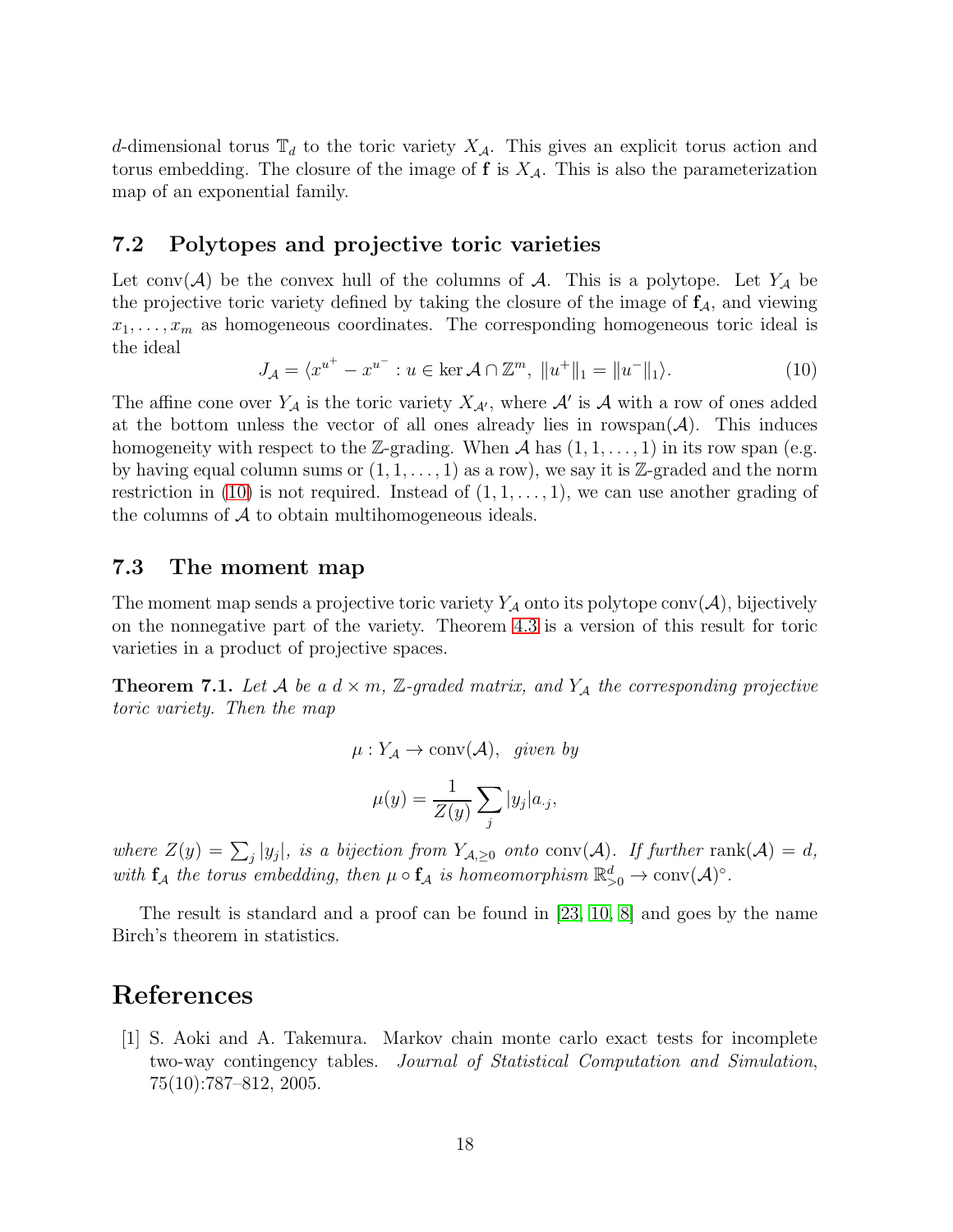- <span id="page-18-5"></span><span id="page-18-1"></span>[2] B. Arnold, E. Castillo, and J.M. Sarabia. *Conditional Specification of Statistical Models*. Springer, 1999.
- <span id="page-18-0"></span>[3] J. Besag. Nearest-neighbour systems and the auto-logistic model for binary data. *Journal of the Royal Statistical Society*, B 34(1):75–83, 1972.
- <span id="page-18-8"></span>[4] J. Besag. Spatial interaction and the statistical analysis of lattice systems. *Journal of the Royal Statistical Society, Series B*, 36(2):192–236, 1974.
- <span id="page-18-13"></span>[5] P. Billingsley. *Probability and Measure*. Wiley, 1995.
- [6] D. Cox. Toric varieties and toric resolutions. In H. Hauser, J. Lipman, F. Oort, and A. Quirós, editors, *Resolutions of Singularities*, pages 259–284. Birkhäuser, Basel-Boston-Berlin, 2000.
- <span id="page-18-3"></span>[7] D Cox, J Little, and D O'Shea. *Ideals, varieties, and algorithms*. Undergraduate Texts in Mathematics. Springer, New York, second edition, 1997. An introduction to computational algebraic geometry and commutative algebra.
- <span id="page-18-14"></span><span id="page-18-10"></span>[8] G. Ewald. *Combinatorial Convexity and Algebraic Geometry*. Springer, 1996.
- [9] R.P. Feynman. Negative probability. In B.J. Hiley and F.D. Peat, editors, *Quantum Implications: Essays in honour of David Bohm*, chapter 13, pages 235–248. Routledge & Kegan Paul, 1987.
- <span id="page-18-15"></span><span id="page-18-2"></span>[10] W. Fulton. *Introduction to Toric Varieties*. Princeton University Press, 1993.
- <span id="page-18-12"></span>[11] D. Geiger, C. Meek, and B. Sturmfels. On the toric algebra of graphical models. *Annals of Statistics*, 34:1463–1492, 2006.
- <span id="page-18-9"></span>[12] GM Greuel and G Pfister. *A Singular Introduction to Commutative Algebra*. Springer, Berlin and Heidelberg, 2002.
- <span id="page-18-6"></span>[13] J. Harris. *Algebraic geometry, A first course*. Springer-Verlag, 1995.
- [14] R. Hemmecke, J. Morton, A. Shiu, B. Sturmfels, and O. Wienand. Three counterexamples on semigraphoids. *Combinatorics, Probability, and Computing*, 17(2):239– 257, 2008.
- <span id="page-18-4"></span>[15] F. Matúš. Conditional probabilities and permutahedron. *Annales de l'Institut H. Poincar´e, Probabilit´es et Statistiques*, 39:687–701, 2003.
- <span id="page-18-11"></span>[16] E. Miller and B. Sturmfels. *Combinatorial Commutative Algebra*, volume 227 of *Graduate Texts in Mathematics*. Springer, New York, 2004.
- <span id="page-18-7"></span>[17] J. Morton, A. Shiu, L. Pachter, B. Sturmfels, and O. Wienand. Convex rank tests and semigraphoids. Preprint, 2008. math.CO/0702564.